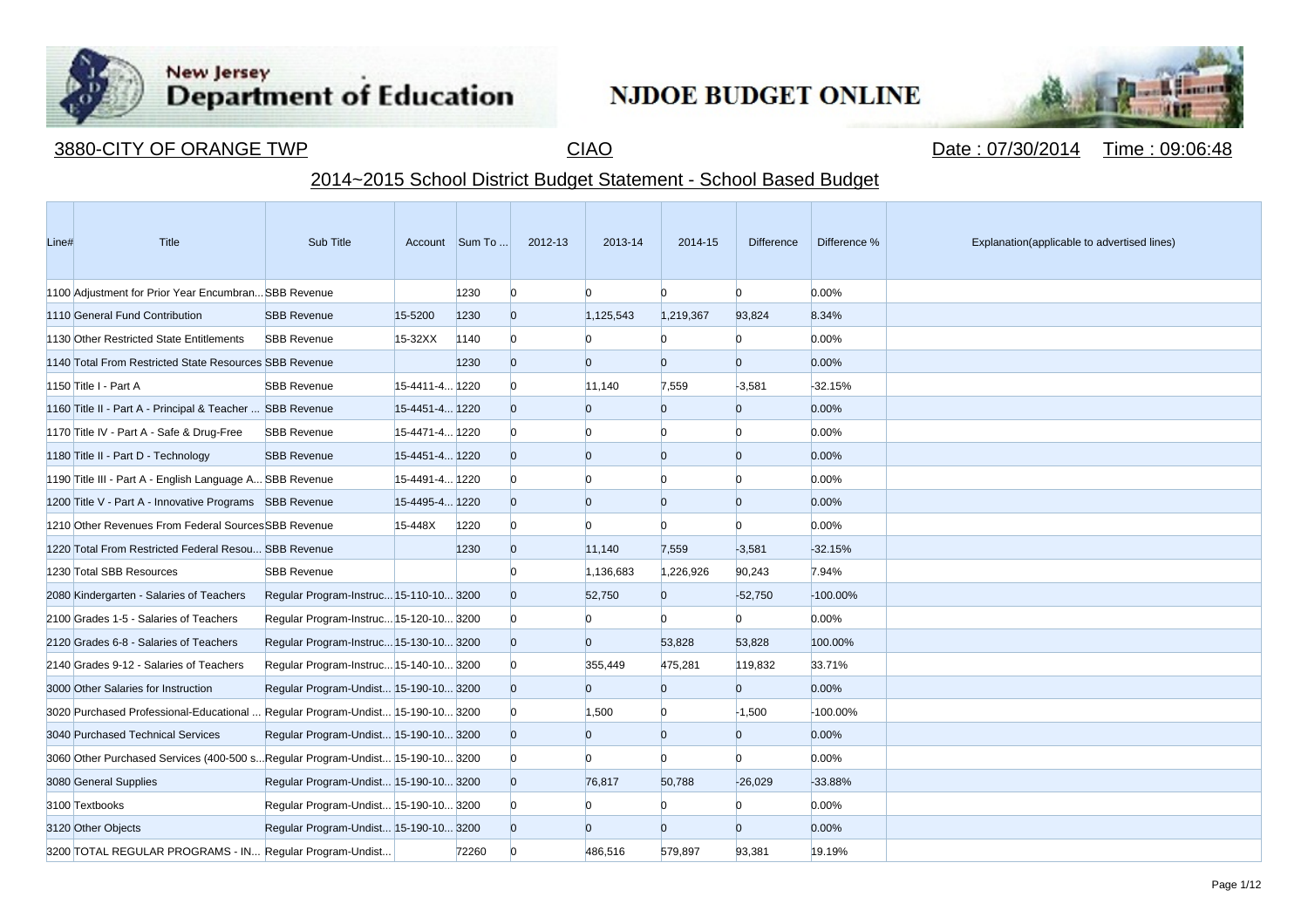| Line# | Title                                                                          | Sub Title                             |                | Account Sum To | 2012-13  | 2013-14        | 2014-15        | <b>Difference</b> | Difference % | Explanation(applicable to advertised lines) |
|-------|--------------------------------------------------------------------------------|---------------------------------------|----------------|----------------|----------|----------------|----------------|-------------------|--------------|---------------------------------------------|
|       | 3500 Salaries of Teachers                                                      | Cognitive-Mild                        | 15-201-10 3660 |                | $\Omega$ | $\overline{0}$ | $\overline{0}$ | $\overline{0}$    | 0.00%        |                                             |
|       | 3520 Other Salaries for Instruction                                            | Cognitive-Mild                        | 15-201-10 3660 |                |          |                | $\Omega$       | $\Omega$          | 0.00%        |                                             |
|       | 3540 Purchased Professional-Educational  Cognitive-Mild                        |                                       | 15-201-10 3660 |                |          | $\Omega$       | $\overline{0}$ | $\overline{0}$    | 0.00%        |                                             |
|       | 3560 Purchased Technical Services                                              | Cognitive-Mild                        | 15-201-10 3660 |                |          |                | $\Omega$       | $\Omega$          | 0.00%        |                                             |
|       | 3580 Other Purchased Services (400-500 s Cognitive-Mild                        |                                       | 15-201-10 3660 |                |          | $\Omega$       | $\overline{0}$ | $\overline{0}$    | 0.00%        |                                             |
|       | 3600 General Supplies                                                          | Cognitive-Mild                        | 15-201-10 3660 |                |          |                | $\Omega$       | $\Omega$          | 0.00%        |                                             |
|       | 3620 Textbooks                                                                 | Cognitive-Mild                        | 15-201-10 3660 |                |          | $\Omega$       | $\overline{0}$ | $\overline{0}$    | 0.00%        |                                             |
|       | 3640 Other Objects                                                             | Cognitive-Mild                        | 15-201-10 3660 |                |          |                | $\Omega$       | $\Omega$          | 0.00%        |                                             |
|       | 3660 TOTAL COGNITIVE - MILD                                                    | Cognitive-Mild                        |                | 10300          | $\Omega$ | $\Omega$       | $\overline{0}$ | $\overline{0}$    | 0.00%        |                                             |
|       | 4000 Salaries of Teachers                                                      | Cognitive-Moderate                    | 15-202-10 4160 |                |          |                | $\Omega$       | $\Omega$          | 0.00%        |                                             |
|       | 4020 Other Salaries for Instruction                                            | Cognitive-Moderate                    | 15-202-10 4160 |                |          | $\Omega$       | $\overline{0}$ | $\overline{0}$    | 0.00%        |                                             |
|       | 4040 Purchased Professional-Educational  Cognitive-Moderate                    |                                       | 15-202-10 4160 |                |          |                | $\Omega$       | $\Omega$          | 0.00%        |                                             |
|       | 4060 Purchased Technical Services                                              | Cognitive-Moderate                    | 15-202-10 4160 |                |          | 0              | $\overline{0}$ | $\overline{0}$    | 0.00%        |                                             |
|       | 4080 Other Purchased Services (400-500 s Cognitive-Moderate                    |                                       | 15-202-10 4160 |                |          |                | $\Omega$       | $\Omega$          | 0.00%        |                                             |
|       | 4100 General Supplies                                                          | Cognitive-Moderate                    | 15-202-10 4160 |                |          | $\Omega$       | $\overline{0}$ | $\overline{0}$    | 0.00%        |                                             |
|       | 4120 Textbooks                                                                 | Cognitive-Moderate                    | 15-202-10 4160 |                |          |                | $\Omega$       | $\Omega$          | 0.00%        |                                             |
|       | 4140 Other Objects                                                             | Cognitive-Moderate                    | 15-202-10 4160 |                |          | $\Omega$       | $\overline{0}$ | $\overline{0}$    | 0.00%        |                                             |
|       | 4160 TOTAL COGNITIVE - MODERATE                                                | Cognitive-Moderate                    |                | 10300          | $\Omega$ |                | $\Omega$       | $\Omega$          | 0.00%        |                                             |
|       | 4500 Salaries of Teachers                                                      | Learning and Language  15-204-10 4660 |                |                |          | 0              | $\overline{0}$ | $\overline{0}$    | 0.00%        |                                             |
|       | 4520 Other Salaries for Instruction                                            | Learning and Language  15-204-10 4660 |                |                |          |                | $\Omega$       | $\Omega$          | 0.00%        |                                             |
|       | 4540 Purchased Professional-Educational  Learning and Language  15-204-10 4660 |                                       |                |                |          | $\Omega$       | $\overline{0}$ | $\overline{0}$    | 0.00%        |                                             |
|       | 4560 Purchased Technical Services                                              | Learning and Language  15-204-10 4660 |                |                |          |                | $\Omega$       | $\Omega$          | 0.00%        |                                             |
|       | 4580 Other Purchased Services (400-500 sLearning and Language  15-204-10 4660  |                                       |                |                |          | $\Omega$       | $\overline{0}$ | $\Omega$          | 0.00%        |                                             |
|       | 4600 General Supplies                                                          | Learning and Language  15-204-10 4660 |                |                |          | 3,152          | $\overline{0}$ | $-3,152$          | -100.00%     |                                             |
|       | 4620 Textbooks                                                                 | Learning and Language  15-204-10 4660 |                |                |          | 0              | $\mathbf{0}$   | $\Omega$          | 0.00%        |                                             |
|       | 4640 Other Objects                                                             | Learning and Language  15-204-10 4660 |                |                |          |                |                |                   | 0.00%        |                                             |
|       | 4660 TOTAL LEARNING AND/OR LANGU Learning and Language                         |                                       |                | 10300          | $\Omega$ | 3,152          | $\Omega$       | $-3,152$          | -100.00%     |                                             |
|       | 5000 Salaries of Teachers                                                      | Visual Impairments                    | 15-206-10 5160 |                | $\bf{0}$ | n              | $\overline{0}$ | $\overline{0}$    | 0.00%        |                                             |
|       | 5020 Other Salaries for Instruction                                            | Visual Impairments                    | 15-206-10 5160 |                |          | 0              | $\overline{0}$ | $\overline{0}$    | 0.00%        |                                             |
|       | 5040 Purchased Professional-Educational  Visual Impairments                    |                                       | 15-206-10 5160 |                |          |                | $\overline{0}$ | $\overline{0}$    | 0.00%        |                                             |
|       | 5060 Purchased Technical Services                                              | Visual Impairments                    | 15-206-10 5160 |                |          |                | $\overline{0}$ | $\overline{0}$    | 0.00%        |                                             |
|       | 5080 Other Purchased Services (400-500 s Visual Impairments                    |                                       | 15-206-10 5160 |                |          | n              | $\overline{0}$ | $\Omega$          | 0.00%        |                                             |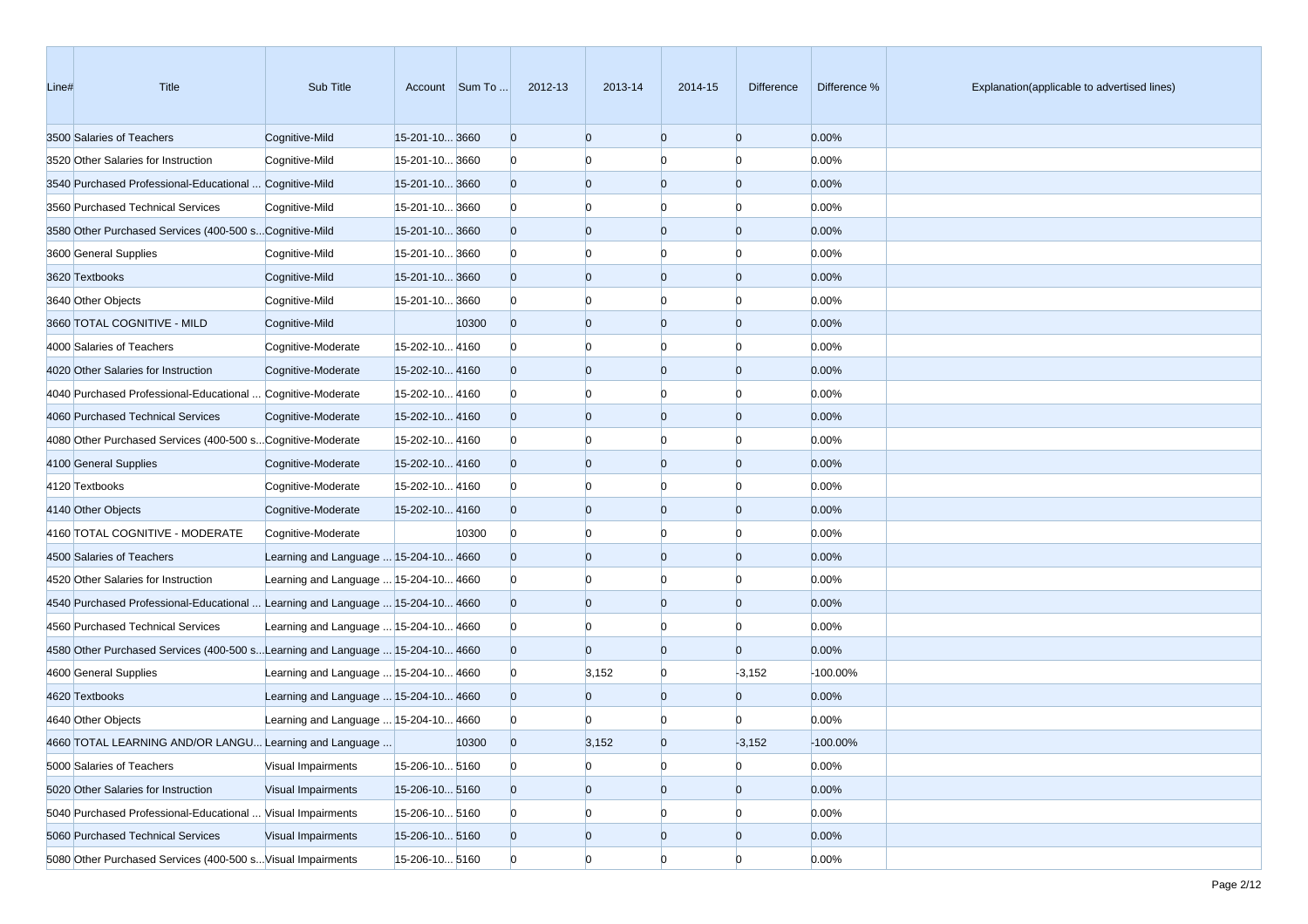| Line# | <b>Title</b>                                                     | Sub Title                           |                | Account Sum To | 2012-13        | 2013-14        | 2014-15        | <b>Difference</b> | Difference % | Explanation(applicable to advertised lines) |
|-------|------------------------------------------------------------------|-------------------------------------|----------------|----------------|----------------|----------------|----------------|-------------------|--------------|---------------------------------------------|
|       | 5100 General Supplies                                            | Visual Impairments                  | 15-206-10 5160 |                | $\overline{0}$ | $\overline{0}$ | $\Omega$       | $\overline{0}$    | 0.00%        |                                             |
|       | 5120 Textbooks                                                   | Visual Impairments                  | 15-206-10 5160 |                | O              |                | n              | $\Omega$          | 0.00%        |                                             |
|       | 5140 Other Objects                                               | Visual Impairments                  | 15-206-10 5160 |                | $\Omega$       | $\Omega$       | $\Omega$       | $\overline{0}$    | 0.00%        |                                             |
|       | 5160 TOTAL VISUAL IMPAIRMENTS                                    | Visual Impairments                  |                | 10300          | $\overline{0}$ |                | n              | $\Omega$          | 0.00%        |                                             |
|       | 5500 Salaries of Teachers                                        | <b>Auditory Impairments</b>         | 15-207-10 5660 |                | $\Omega$       | $\Omega$       | $\Omega$       | $\overline{0}$    | 0.00%        |                                             |
|       | 5520 Other Salaries for Instruction                              | <b>Auditory Impairments</b>         | 15-207-10 5660 |                | O              |                | n              | $\overline{0}$    | 0.00%        |                                             |
|       | 5540 Purchased Professional-Educational  Auditory Impairments    |                                     | 15-207-10 5660 |                | $\Omega$       | $\Omega$       | $\Omega$       | $\overline{0}$    | 0.00%        |                                             |
|       | 5560 Purchased Technical Services                                | <b>Auditory Impairments</b>         | 15-207-10 5660 |                | O              |                | n              | $\overline{0}$    | 0.00%        |                                             |
|       | 5580 Other Purchased Services (400-500 s Auditory Impairments    |                                     | 15-207-10 5660 |                | $\overline{0}$ | $\Omega$       | $\Omega$       | $\overline{0}$    | 0.00%        |                                             |
|       | 5600 General Supplies                                            | <b>Auditory Impairments</b>         | 15-207-10 5660 |                | O              |                | n              | $\Omega$          | 0.00%        |                                             |
|       | 5620 Textbooks                                                   | <b>Auditory Impairments</b>         | 15-207-10 5660 |                | $\Omega$       | $\Omega$       | $\Omega$       | $\overline{0}$    | 0.00%        |                                             |
|       | 5640 Other Objects                                               | <b>Auditory Impairments</b>         | 15-207-10 5660 |                | $\Omega$       |                | n              | $\Omega$          | 0.00%        |                                             |
|       | 5660 TOTAL AUDITORY IMPAIRMENTS                                  | <b>Auditory Impairments</b>         |                | 10300          | $\overline{0}$ | $\Omega$       | $\Omega$       | $\overline{0}$    | 0.00%        |                                             |
|       | 6000 Salaries of Teachers                                        | <b>Behavioral Disabilities</b>      | 15-209-10 6160 |                | O              | 49,962         | $\Omega$       | $-49,962$         | -100.00%     |                                             |
|       | 6020 Other Salaries for Instruction                              | <b>Behavioral Disabilities</b>      | 15-209-10 6160 |                | $\Omega$       | $\Omega$       | $\Omega$       | $\overline{0}$    | 0.00%        |                                             |
|       | 6040 Purchased Professional-Educational  Behavioral Disabilities |                                     | 15-209-10 6160 |                | O              |                | n              | $\bf{0}$          | 0.00%        |                                             |
|       | 6060 Purchased Technical Services                                | <b>Behavioral Disabilities</b>      | 15-209-10 6160 |                | $\Omega$       | $\Omega$       | 0              | $\overline{0}$    | 0.00%        |                                             |
|       | 6080 Other Purchased Services (400-500 s Behavioral Disabilities |                                     | 15-209-10 6160 |                |                |                | n              | $\Omega$          | 0.00%        |                                             |
|       | 6100 General Supplies                                            | <b>Behavioral Disabilities</b>      | 15-209-10 6160 |                | $\Omega$       | $\Omega$       | $\Omega$       | $\overline{0}$    | 0.00%        |                                             |
|       | 6120 Textbooks                                                   | <b>Behavioral Disabilities</b>      | 15-209-10 6160 |                | O              |                | n              | $\Omega$          | 0.00%        |                                             |
|       | 6140 Other Objects                                               | <b>Behavioral Disabilities</b>      | 15-209-10 6160 |                | $\overline{0}$ | $\Omega$       | $\overline{0}$ | $\overline{0}$    | 0.00%        |                                             |
|       | 6160 TOTAL BEHAVIORAL DISABILITIES Behavioral Disabilities       |                                     |                | 10300          | $\bf{0}$       | 49,962         | 0              | $-49,962$         | -100.00%     |                                             |
|       | 6500 Salaries of Teachers                                        | <b>Multiple Disabilities</b>        | 15-212-10 6660 |                | $\Omega$       | $\Omega$       | $\Omega$       | $\overline{0}$    | 0.00%        |                                             |
|       | 6520 Other Salaries for Instruction                              | <b>Multiple Disabilities</b>        | 15-212-10 6660 |                |                |                | n              | $\Omega$          | 0.00%        |                                             |
|       | 6540 Purchased Professional-Educational  Multiple Disabilities   |                                     | 15-212-10 6660 |                | $\Omega$       | $\Omega$       | 0              | $\overline{0}$    | 0.00%        |                                             |
|       | 6560 Purchased Technical Services                                | <b>Multiple Disabilities</b>        | 15-212-10 6660 |                |                |                |                |                   | 0.00%        |                                             |
|       | 6580 Other Purchased Services (400-500 s Multiple Disabilities   |                                     | 15-212-10 6660 |                | <sup>0</sup>   |                |                | $\Omega$          | 0.00%        |                                             |
|       | 6600 General Supplies                                            | <b>Multiple Disabilities</b>        | 15-212-10 6660 |                | $\overline{0}$ | $\Omega$       | $\overline{0}$ | $\overline{0}$    | 0.00%        |                                             |
|       | 6620 Textbooks                                                   | <b>Multiple Disabilities</b>        | 15-212-10 6660 |                | $\overline{0}$ | $\overline{0}$ | $\overline{0}$ | $\overline{0}$    | 0.00%        |                                             |
|       | 6640 Other Objects                                               | <b>Multiple Disabilities</b>        | 15-212-10 6660 |                | $\mathbf{0}$   |                | $\Omega$       | $\bf{0}$          | 0.00%        |                                             |
|       | 6660 TOTAL MULTIPLE DISABILITIES                                 | <b>Multiple Disabilities</b>        |                | 10300          | $\overline{0}$ | $\overline{0}$ | 0              | $\overline{0}$    | 0.00%        |                                             |
|       | 7000 Salaries of Teachers                                        | Resource Room/Resour 15-213-10 7160 |                |                | $\mathbf{0}$   | 53,849         | 54,367         | 518               | 0.96%        |                                             |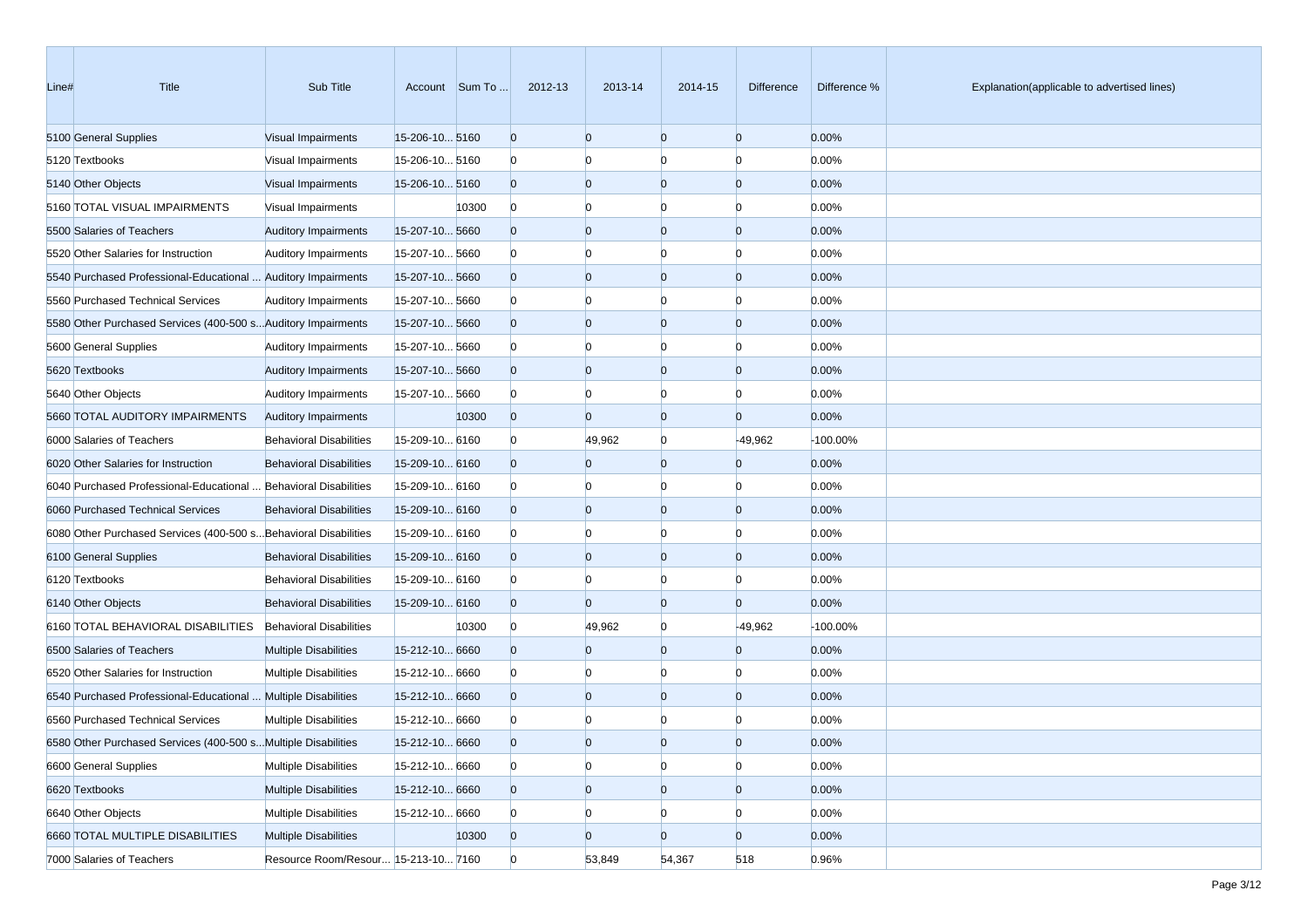| Line# | Title                                                                             | Sub Title                                |                | Account Sum To | 2012-13        | 2013-14        | 2014-15        | <b>Difference</b> | Difference % | Explanation(applicable to advertised lines) |
|-------|-----------------------------------------------------------------------------------|------------------------------------------|----------------|----------------|----------------|----------------|----------------|-------------------|--------------|---------------------------------------------|
|       | 7020 Other Salaries for Instruction                                               | Resource Room/Resour 15-213-10 7160      |                |                | $\overline{0}$ | 14,190         | $\overline{0}$ | $-14,190$         | $-100.00\%$  |                                             |
|       | 7040 Purchased Professional-Educational  Resource Room/Resour  15-213-10  7160    |                                          |                |                |                |                | <sup>0</sup>   | n                 | 0.00%        |                                             |
|       | 7060 Purchased Technical Services                                                 | Resource Room/Resour 15-213-10 7160      |                |                |                | $\overline{0}$ | $\overline{0}$ | $\overline{0}$    | 0.00%        |                                             |
|       | 7080 Other Purchased Services (400-500 s Resource Room/Resour  15-213-10  7160    |                                          |                |                |                |                | $\mathbf{0}$   | <sup>0</sup>      | 0.00%        |                                             |
|       | 7100 General Supplies                                                             | Resource Room/Resour 15-213-10 7160      |                |                | $\Omega$       | 3,152          | 1,576          | $-1,576$          | -50.00%      |                                             |
|       | 7120 Textbooks                                                                    | Resource Room/Resour 15-213-10 7160      |                |                | n              |                | 0              | n                 | 0.00%        |                                             |
|       | 7140 Other Objects                                                                | Resource Room/Resour 15-213-10 7160      |                |                |                | $\overline{0}$ | $\overline{0}$ | $\overline{0}$    | 0.00%        |                                             |
|       | 7160 TOTAL RESOURCE ROOM/RESOU Resource Room/Resour                               |                                          |                | 10300          | $\Omega$       | 71,191         | 55,943         | $-15,248$         | $-21.42%$    |                                             |
|       | 7500 Salaries of Teachers                                                         | Autism                                   | 15-214-10 7660 |                |                | $\mathbf{0}$   | $\mathbf{0}$   | $\Omega$          | 0.00%        |                                             |
|       | 7520 Other Salaries for Instruction                                               | Autism                                   | 15-214-10 7660 |                |                | O              | <sup>0</sup>   | $\Omega$          | 0.00%        |                                             |
|       | 7540 Purchased Professional-Educational  Autism                                   |                                          | 15-214-10 7660 |                |                | $\overline{0}$ | $\overline{0}$ | $\overline{0}$    | 0.00%        |                                             |
|       | 7560 Purchased Technical Services                                                 | Autism                                   | 15-214-10 7660 |                |                |                | n              | n                 | 0.00%        |                                             |
|       | 7580 Other Purchased Services (400-500 s Autism                                   |                                          | 15-214-10 7660 |                |                | $\Omega$       | $\Omega$       | $\overline{0}$    | 0.00%        |                                             |
|       | 7600 General Supplies                                                             | Autism                                   | 15-214-10 7660 |                |                |                | n              | $\Omega$          | 0.00%        |                                             |
|       | 7620 Textbooks                                                                    | Autism                                   | 15-214-10 7660 |                |                | $\Omega$       | $\overline{0}$ | $\overline{0}$    | 0.00%        |                                             |
|       | 7640 Other Objects                                                                | Autism                                   | 15-214-10 7660 |                |                |                | <sup>0</sup>   | $\Omega$          | 0.00%        |                                             |
|       | 7660 TOTAL AUTISM                                                                 | Autism                                   |                | 10300          | <sup>0</sup>   | $\overline{0}$ | $\overline{0}$ | $\overline{0}$    | 0.00%        |                                             |
|       | 8000 Salaries of Teachers                                                         | Preschool Disabilities Pa 15-215-10 8140 |                |                |                |                | 0              | $\Omega$          | 0.00%        |                                             |
|       | 8020 Other Salaries for Instruction                                               | Preschool Disabilities Pa 15-215-10 8140 |                |                |                | $\Omega$       | $\overline{0}$ | $\overline{0}$    | 0.00%        |                                             |
|       | 8040 Purchased Professional-Educational  Preschool Disabilities Pa15-215-10 8140  |                                          |                |                |                |                | n              | n                 | 0.00%        |                                             |
|       | 8060 Purchased Technical Services                                                 | Preschool Disabilities Pa 15-215-10 8140 |                |                |                | $\Omega$       | $\Omega$       | $\overline{0}$    | 0.00%        |                                             |
|       | 8080 Other Purchased Services (400-500 s Preschool Disabilities Pa 15-215-10 8140 |                                          |                |                |                |                | n              | $\Omega$          | 0.00%        |                                             |
|       | 8100 General Supplies                                                             | Preschool Disabilities Pa 15-215-10 8140 |                |                |                | $\Omega$       | $\overline{0}$ | $\overline{0}$    | 0.00%        |                                             |
|       | 8120 Other Objects                                                                | Preschool Disabilities Pa 15-215-10 8140 |                |                |                |                | <sup>0</sup>   | $\Omega$          | 0.00%        |                                             |
|       | 8140 TOTAL PRESCHOOL DISABILITIES  Preschool Disabilities Pa                      |                                          |                | 10300          | $\Omega$       | $\overline{0}$ | $\overline{0}$ | $\overline{0}$    | 0.00%        |                                             |
|       | 8500 Salaries of Teachers                                                         | Preschool Disabilities Fu 15-216-10 8640 |                |                |                |                | n              | O                 | 0.00%        |                                             |
|       | 8520 Other Salaries for Instruction                                               | Preschool Disabilities Fu 15-216-10 8640 |                |                |                |                | n              | $\Omega$          | 0.00%        |                                             |
|       | 8540 Purchased Professional-Educational  Preschool Disabilities Fu 15-216-10 8640 |                                          |                |                | $\Omega$       | 0              | $\mathbf{0}$   | $\overline{0}$    | 0.00%        |                                             |
|       | 8560 Purchased Technical Services                                                 | Preschool Disabilities Fu 15-216-10 8640 |                |                |                | $\overline{0}$ | $\overline{0}$ | $\overline{0}$    | 0.00%        |                                             |
|       | 8580 Other Purchased Services (400-500 s Preschool Disabilities Fu 15-216-10 8640 |                                          |                |                | $\Omega$       |                | 0              | $\overline{0}$    | 0.00%        |                                             |
|       | 8600 General Supplies                                                             | Preschool Disabilities Fu 15-216-10 8640 |                |                |                | $\overline{0}$ | $\overline{0}$ | $\overline{0}$    | 0.00%        |                                             |
|       | 8620 Other Objects                                                                | Preschool Disabilities Fu 15-216-10 8640 |                |                | $\Omega$       | $\overline{0}$ | $\overline{0}$ | $\overline{0}$    | 0.00%        |                                             |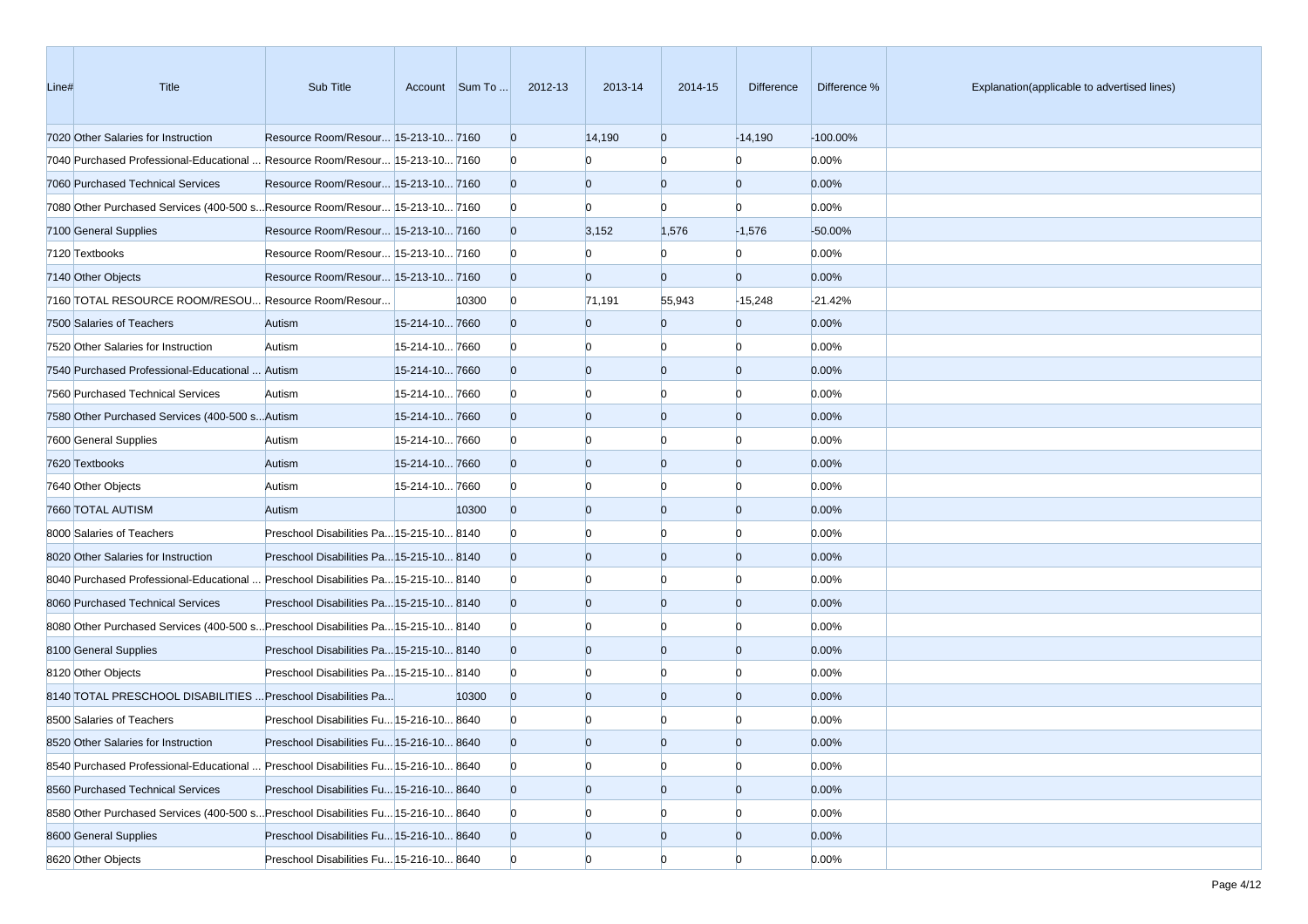| Line# | <b>Title</b>                                                                    | Sub Title                              |                 | Account Sum To | 2012-13        | 2013-14        | 2014-15        | <b>Difference</b> | Difference % | Explanation(applicable to advertised lines) |
|-------|---------------------------------------------------------------------------------|----------------------------------------|-----------------|----------------|----------------|----------------|----------------|-------------------|--------------|---------------------------------------------|
|       | 8640 TOTAL PRESCHOOL DISABILITIES  Preschool Disabilities Fu                    |                                        |                 | 10300          | $\overline{0}$ | $\overline{0}$ | $\overline{0}$ | $\overline{0}$    | 0.00%        |                                             |
|       | 100Salaries of Teachers                                                         | Cognitive - Severe                     | 15-222-10 10150 |                | O              | $\Omega$       | <sup>0</sup>   | $\Omega$          | 0.00%        |                                             |
|       | 100 Other Salaries for Instruction                                              | Cognitive - Severe                     | 15-222-10 10150 |                |                | $\overline{0}$ | $\overline{0}$ | $\overline{0}$    | 0.00%        |                                             |
|       | 100 Purchased Professional-Educational  Cognitive - Severe                      |                                        | 15-222-10 10150 |                | n              |                | <sup>0</sup>   | $\Omega$          | 0.00%        |                                             |
|       | 100Purchased Technical Services                                                 | Cognitive - Severe                     | 15-222-10 10150 |                |                | $\overline{0}$ | $\overline{0}$ | $\overline{0}$    | 0.00%        |                                             |
|       | 100 Other Purchased Services (400-500 s Cognitive - Severe                      |                                        | 15-222-10 10150 |                | n              |                | <sup>0</sup>   | $\Omega$          | 0.00%        |                                             |
|       | 101General Supplies                                                             | Cognitive - Severe                     | 15-222-10 10150 |                |                | $\overline{0}$ | $\overline{0}$ | $\overline{0}$    | 0.00%        |                                             |
|       | 101Textbooks                                                                    | Cognitive - Severe                     | 15-222-10 10150 |                | $\Omega$       | $\Omega$       | <sup>0</sup>   | $\Omega$          | 0.00%        |                                             |
|       | 101Other Objects                                                                | Cognitive - Severe                     | 15-222-10 10150 |                | $\Omega$       | $\overline{0}$ | $\overline{0}$ | $\overline{0}$    | 0.00%        |                                             |
|       | 101TOTAL COGNITIVE - SEVERE                                                     | <b>Cognitive Severe</b>                |                 | 10300          | $\Omega$       | $\Omega$       | $\overline{0}$ | $\Omega$          | 0.00%        |                                             |
|       | 103TOTAL SPECIAL EDUCATION - INS                                                |                                        |                 | 72260          | $\Omega$       | 124,305        | 55,943         | $-68,362$         | -55.00%      |                                             |
|       | 110Salaries of Teachers                                                         | <b>Basic Skills/Remedial</b>           | 15-230-10 11160 |                | n              |                | n              | $\Omega$          | 0.00%        |                                             |
|       | 110 Other Salaries for Instruction                                              | <b>Basic Skills/Remedial</b>           | 15-230-10 11160 |                |                | $\overline{0}$ | $\overline{0}$ | $\overline{0}$    | 0.00%        |                                             |
|       | 110 Purchased Professional-Educational  Basic Skills/Remedial                   |                                        | 15-230-10 11160 |                | n              |                | <sup>0</sup>   | $\Omega$          | 0.00%        |                                             |
|       | 110 Purchased Technical Services                                                | <b>Basic Skills/Remedial</b>           | 15-230-10 11160 |                |                | $\overline{0}$ | $\overline{0}$ | $\overline{0}$    | 0.00%        |                                             |
|       | 110 Other Purchased Services (400-500 s Basic Skills/Remedial                   |                                        | 15-230-10 11160 |                | $\Omega$       | $\Omega$       | <sup>0</sup>   | $\Omega$          | 0.00%        |                                             |
|       | 111General Supplies                                                             | <b>Basic Skills/Remedial</b>           | 15-230-10 11160 |                | $\Omega$       | $\overline{0}$ | $\overline{0}$ | $\overline{0}$    | 0.00%        |                                             |
|       | 111Textbooks                                                                    | <b>Basic Skills/Remedial</b>           | 15-230-10 11160 |                | $\Omega$       | O              | <sup>0</sup>   | $\Omega$          | 0.00%        |                                             |
|       | 111 Other Objects                                                               | <b>Basic Skills/Remedial</b>           | 15-230-10 11160 |                | <sup>0</sup>   | $\overline{0}$ | $\overline{0}$ | $\overline{0}$    | 0.00%        |                                             |
|       | 111TOTAL BASIC SKILLS/REMEDIAL - I Basic Skills/Remedial                        |                                        |                 | 72260          | n              |                | <sup>0</sup>   | $\Omega$          | 0.00%        |                                             |
|       | 120Salaries of Teachers                                                         | <b>Bilingual Education</b>             | 15-240-10 12160 |                |                | $\Omega$       | $\overline{0}$ | $\overline{0}$    | 0.00%        |                                             |
|       | 120 Other Salaries for Instruction                                              | <b>Bilingual Education</b>             | 15-240-10 12160 |                |                |                | <sup>0</sup>   | $\Omega$          | 0.00%        |                                             |
|       | 120 Purchased Professional-Educational  Bilingual Education                     |                                        | 15-240-10 12160 |                |                | $\overline{0}$ | $\overline{0}$ | $\overline{0}$    | 0.00%        |                                             |
|       | 120 Purchased Technical Services                                                | <b>Bilingual Education</b>             | 15-240-10 12160 |                | $\Omega$       | $\Omega$       | <sup>0</sup>   | $\Omega$          | 0.00%        |                                             |
|       | 120 Other Purchased Services (400-500 s Bilingual Education                     |                                        | 15-240-10 12160 |                | $\Omega$       | $\overline{0}$ | $\overline{0}$ | $\overline{0}$    | 0.00%        |                                             |
|       | 121General Supplies                                                             | <b>Bilingual Education</b>             | 15-240-10 12160 |                |                |                | 0              | $\Omega$          | 0.00%        |                                             |
|       | 121Textbooks                                                                    | <b>Bilingual Education</b>             | 15-240-10 12160 |                | $\Omega$       | $\Omega$       | <sup>o</sup>   | $\Omega$          | 0.00%        |                                             |
|       | 121Other Objects                                                                | <b>Bilingual Education</b>             | 15-240-10 12160 |                | $\bf{0}$       | $\Omega$       | $\overline{0}$ | $\overline{0}$    | 0.00%        |                                             |
|       | 121TOTAL BILINGUAL EDUCATION - I Bilingual Education                            |                                        |                 | 72260          | $\overline{0}$ | $\overline{0}$ | $\overline{0}$ | $\overline{0}$    | 0.00%        |                                             |
|       | 130Salaries of Teachers                                                         | Vocational Programs-Lo 15-3XX-10 13160 |                 |                | $\overline{0}$ |                | $\mathbf{0}$   | $\overline{0}$    | 0.00%        |                                             |
|       | 130 Other Salaries for Instruction                                              | Vocational Programs-Lo 15-3XX-10 13160 |                 |                |                | $\overline{0}$ | $\overline{0}$ | $\overline{0}$    | 0.00%        |                                             |
|       | 130. Purchased Professional-Educational  Vocational Programs-Lo 15-3XX-10 13160 |                                        |                 |                | $\overline{0}$ | $\overline{0}$ | $\overline{0}$ | $\overline{0}$    | 0.00%        |                                             |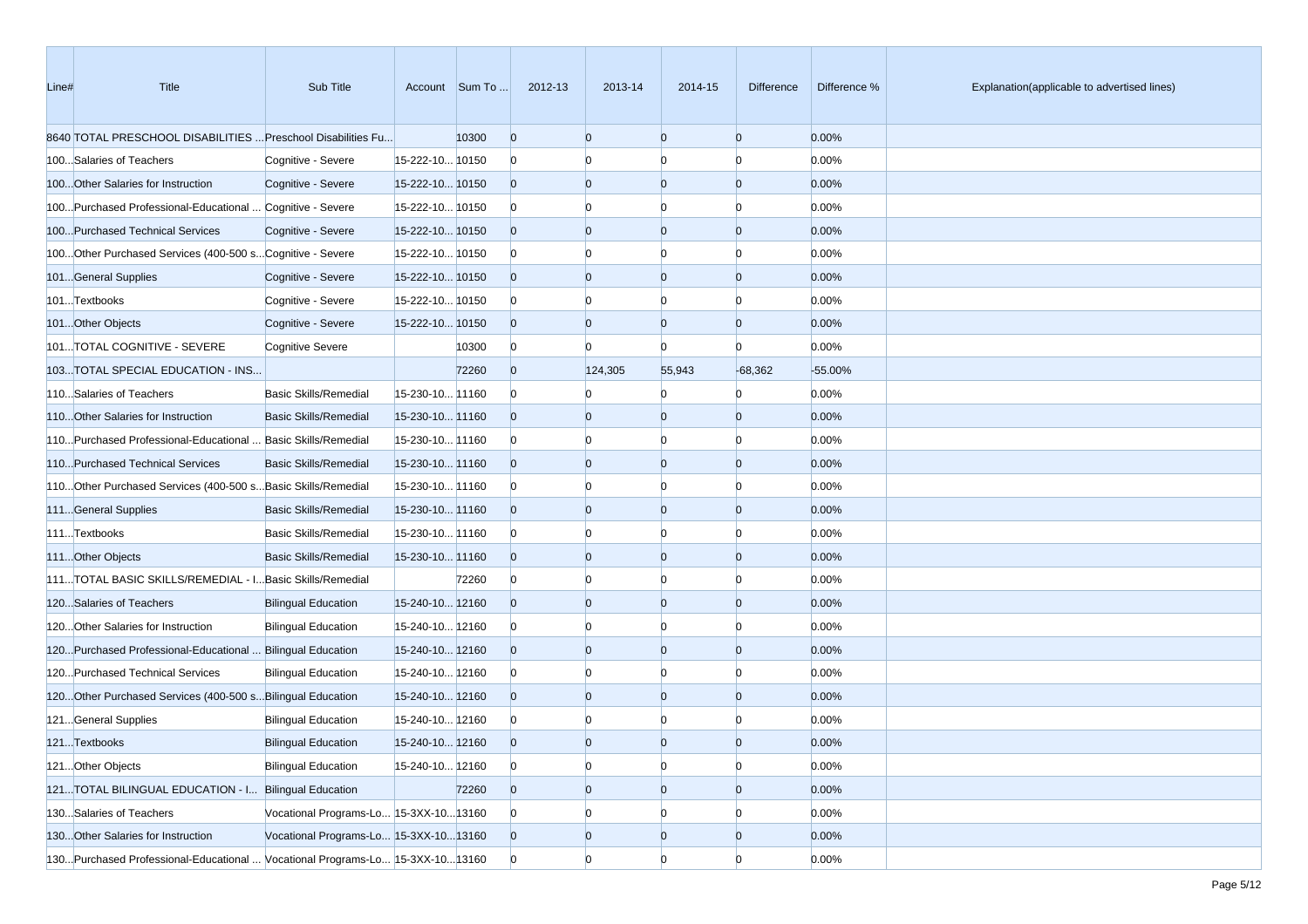| Line# | Title                                                                        | Sub Title                             | Account Sum To | 2012-13        | 2013-14  | 2014-15        | <b>Difference</b> | Difference % | Explanation(applicable to advertised lines) |
|-------|------------------------------------------------------------------------------|---------------------------------------|----------------|----------------|----------|----------------|-------------------|--------------|---------------------------------------------|
|       | 130Purchased Technical Services                                              | Vocational Programs-Lo 15-3XX-1013160 |                | $\overline{0}$ | $\Omega$ | $\Omega$       | $\overline{0}$    | 0.00%        |                                             |
|       | 130Other Purchased Services (400-500 sVocational Programs-Lo 15-3XX-10 13160 |                                       |                | $\overline{0}$ |          | n              | $\Omega$          | 0.00%        |                                             |
|       | 131General Supplies                                                          | Vocational Programs-Lo 15-3XX-1013160 |                | $\overline{0}$ | $\Omega$ | $\Omega$       | $\overline{0}$    | 0.00%        |                                             |
|       | 131Textbooks                                                                 | Vocational Programs-Lo 15-3XX-1013160 |                | $\mathbf{0}$   |          | O              | $\Omega$          | 0.00%        |                                             |
|       | 131Other Objects                                                             | Vocational Programs-Lo 15-3XX-1013160 |                | $\overline{0}$ | $\Omega$ | $\Omega$       | $\overline{0}$    | 0.00%        |                                             |
|       | 131TOTAL VOCATIONAL PROGRAMS -Vocational Programs-Lo 15-3XX-1072260          |                                       |                | $\overline{0}$ |          | n              | $\Omega$          | 0.00%        |                                             |
|       | 170Salaries                                                                  | SCHOOL-SPON. CO/EX15-401-10 17100     |                | $\overline{0}$ | 20,480   | 13,475         | $-7,005$          | $-34.20%$    |                                             |
|       | 170Purchased Services (300-500 series)                                       | SCHOOL-SPON. CO/EX 15-401-10 17100    |                | $\overline{0}$ |          |                | $\Omega$          | 0.00%        |                                             |
|       | 170Supplies and Materials                                                    | SCHOOL-SPON. CO/EX15-401-10 17100     |                | $\overline{0}$ |          | 0              | $\Omega$          | 0.00%        |                                             |
|       | 170 Other Objects                                                            | SCHOOL-SPON. CO/EX15-401-10 17100     |                | $\overline{0}$ |          | n              | $\Omega$          | 0.00%        |                                             |
|       | 171TOTAL SCHOOL-SPON. CO/EXTRA SCHOOL-SPON. CO/EX15-401-10 72260             |                                       |                | $\overline{0}$ | 20,480   | 13,475         | $-7,005$          | $-34.20%$    |                                             |
|       | 175Salaries                                                                  | SCHOOL-SPONSORED 15-402-10 17600      |                | $\bf{0}$       |          |                | $\Omega$          | 0.00%        |                                             |
|       | 175Purchased Services (300-500 series)                                       | SCHOOL-SPONSORED 15-402-10 17600      |                | $\overline{0}$ |          | O              | $\overline{0}$    | 0.00%        |                                             |
|       | 175Supplies and Materials                                                    | SCHOOL-SPONSORED 15-402-10 17600      |                | $\overline{0}$ |          | n              | $\Omega$          | 0.00%        |                                             |
|       | 175Other Objects                                                             | SCHOOL-SPONSORED15-402-1017600        |                | $\overline{0}$ | $\Omega$ | $\Omega$       | $\overline{0}$    | 0.00%        |                                             |
|       | 176TOTAL SCHOOL-SPONSORED ATHSCHOOL-SPONSORED15-402-10 72260                 |                                       |                | $\overline{0}$ |          | n              | $\Omega$          | 0.00%        |                                             |
|       | 190Salaries of Teachers                                                      | BEFORE/AFTER SCHO 15-421-10 19160     |                | $\overline{0}$ |          | 0              | $\overline{0}$    | 0.00%        |                                             |
|       | 190 Other Salaries of Instruction                                            | BEFORE/AFTER SCHO 15-421-10 19160     |                | $\overline{0}$ |          |                | $\Omega$          | 0.00%        |                                             |
|       | 190Salaries of Teacher Tutors                                                | BEFORE/AFTER SCHO 15-421-10 19160     |                | $\overline{0}$ |          | 0              | $\overline{0}$    | 0.00%        |                                             |
|       | 190 Salaries of Reading Specialists                                          | BEFORE/AFTER SCHO 15-421-10 19160     |                | $\overline{0}$ |          |                | n                 | 0.00%        |                                             |
|       | 190Purchased Professional & Technical  BEFORE/AFTER SCHO 15-421-10 19160     |                                       |                | $\overline{0}$ |          | 0              | $\overline{0}$    | 0.00%        |                                             |
|       | 191. Other Purchased Services (400-500 s BEFORE/AFTER SCHO 15-421-10 19160   |                                       |                | $\overline{0}$ |          |                | $\Omega$          | 0.00%        |                                             |
|       | 191Supplies & Materials                                                      | BEFORE/AFTER SCHO 15-421-10 19160     |                | $\overline{0}$ | $\Omega$ | $\Omega$       | $\overline{0}$    | 0.00%        |                                             |
|       | 191 Other Objects                                                            | BEFORE/AFTER SCHO 15-421-10 19160     |                | $\overline{0}$ |          | n              | $\Omega$          | 0.00%        |                                             |
|       | 191TOTAL BEFORE/AFTER SCHOOL PBEFORE/AFTER SCHO                              |                                       | 19620          | $\overline{0}$ | $\Omega$ | $\Omega$       | $\overline{0}$    | 0.00%        |                                             |
|       | 195Salaries                                                                  | BEFORE/AFTER SCHO 15-421-20 19600     |                | $\overline{0}$ |          |                | n                 | 0.00%        |                                             |
|       | 195Purchased Professional and Technic BEFORE/AFTER SCHO 15-421-20 19600      |                                       |                | $\Omega$       |          |                | $\Omega$          | 0.00%        |                                             |
|       | 195Purchased Services (400-500 series)                                       | BEFORE/AFTER SCHO 15-421-20 19600     |                | $\mathbf{0}$   | n        | $\overline{0}$ | $\overline{0}$    | 0.00%        |                                             |
|       | 195Supplies and Materials                                                    | BEFORE/AFTER SCHO 15-421-20 19600     |                | $\overline{0}$ | $\Omega$ | $\overline{0}$ | $\overline{0}$    | 0.00%        |                                             |
|       | 195Other Objects                                                             | BEFORE/AFTER SCHO 15-421-20 19600     |                | $\overline{0}$ |          | 0              | $\overline{0}$    | 0.00%        |                                             |
|       | 196. TOTAL BEFORE/AFTER SCHOOL P BEFORE/AFTER SCHO                           |                                       | 19620          | $\overline{0}$ |          | $\overline{0}$ | $\overline{0}$    | 0.00%        |                                             |
|       | 196TOTAL BEFORE/AFTER SCHOOL P                                               |                                       | 72260          | $\overline{0}$ | $\Omega$ | $\overline{0}$ | $\overline{0}$    | 0.00%        |                                             |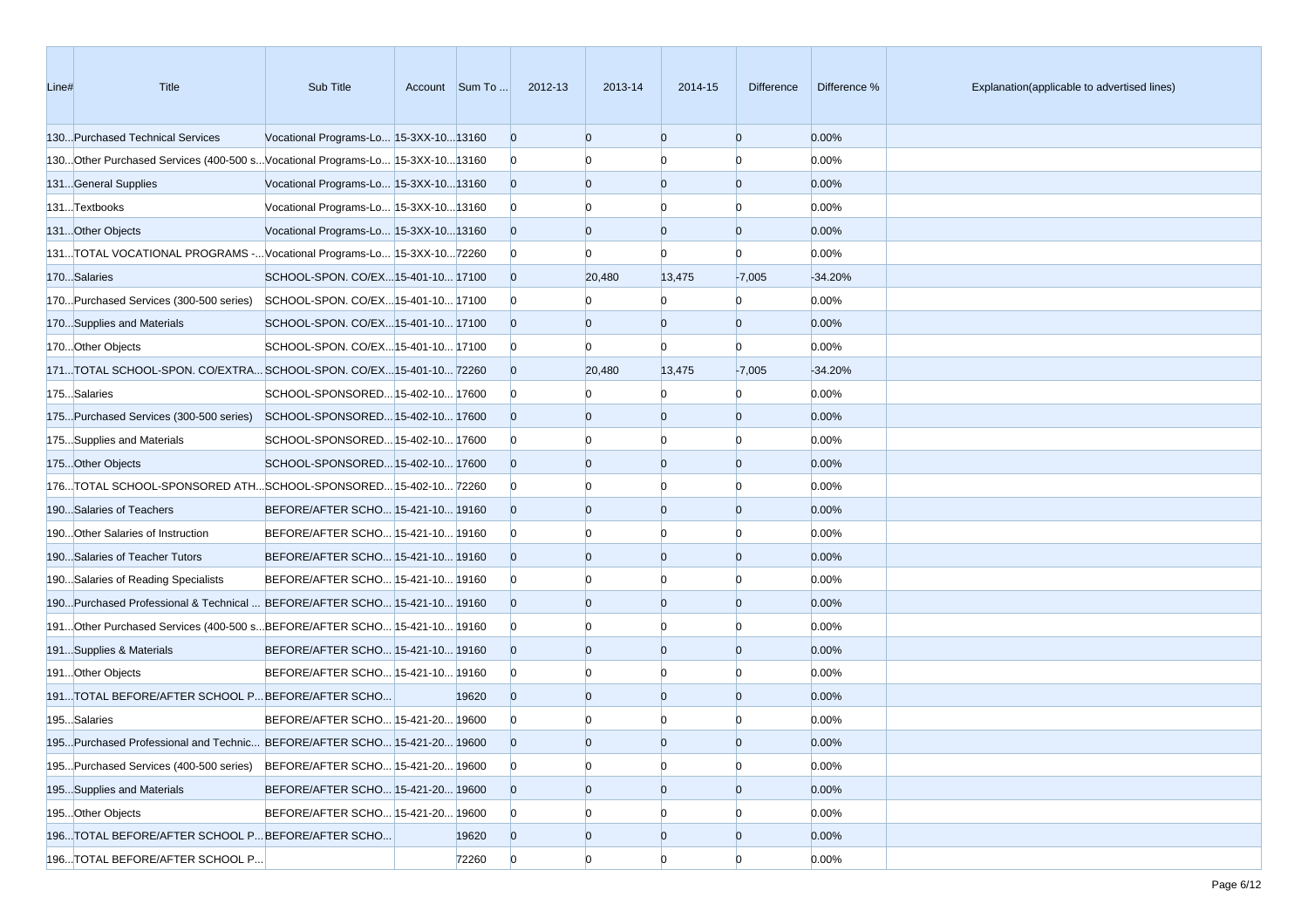| Line# | Title                                                                       | Sub Title                           | Account Sum To | 2012-13        | 2013-14        | 2014-15        | <b>Difference</b> | Difference % | Explanation(applicable to advertised lines) |
|-------|-----------------------------------------------------------------------------|-------------------------------------|----------------|----------------|----------------|----------------|-------------------|--------------|---------------------------------------------|
|       | 200Salaries of Teachers                                                     | SUMMER SCHOOL - IN 15-422-10 20180  |                | $\Omega$       | $\Omega$       | $\overline{0}$ | $\overline{0}$    | 0.00%        |                                             |
|       | 200 Other Salaries of Instruction                                           | SUMMER SCHOOL - IN 15-422-10 20180  |                |                |                | n              | n                 | 0.00%        |                                             |
|       | 200Salaries of Teacher Tutors                                               | SUMMER SCHOOL - IN 15-422-10 20180  |                |                | $\Omega$       | $\overline{0}$ | $\overline{0}$    | 0.00%        |                                             |
|       | 200Salaries of Reading Specialists                                          | SUMMER SCHOOL - IN 15-422-10 20180  |                | $\Omega$       |                | n              | n                 | 0.00%        |                                             |
|       | 200Purchased Professional & Technical  SUMMER SCHOOL - IN 15-422-10 20180   |                                     |                |                | $\Omega$       | $\overline{0}$ | $\overline{0}$    | 0.00%        |                                             |
|       | 201. Other Purchased Services (400-500 s SUMMER SCHOOL - IN 15-422-10 20180 |                                     |                | n              |                | <sup>0</sup>   | $\Omega$          | 0.00%        |                                             |
|       | 201General Supplies                                                         | SUMMER SCHOOL - IN 15-422-10 20180  |                |                | $\Omega$       | $\overline{0}$ | $\overline{0}$    | 0.00%        |                                             |
|       | 201Textbooks                                                                | SUMMER SCHOOL - IN 15-422-10 20180  |                | n              |                | n              | n                 | 0.00%        |                                             |
|       | 201Other Objects                                                            | SUMMER SCHOOL - IN 15-422-10 20180  |                |                | $\Omega$       | $\overline{0}$ | $\overline{0}$    | 0.00%        |                                             |
|       | 201TOTAL SUMMER SCHOOL - INSTR                                              |                                     | 20620          |                |                | n              | n                 | 0.00%        |                                             |
|       | 205Salaries                                                                 | SUMMER SCHOOL - S 15-422-20 20600   |                |                | $\Omega$       | $\overline{0}$ | $\overline{0}$    | 0.00%        |                                             |
|       | 205. Purchased Professional and Technic SUMMER SCHOOL - S 15-422-20 20600   |                                     |                |                |                | n              | n                 | 0.00%        |                                             |
|       | 205. Purchased Services (400-500 series) SUMMER SCHOOL - S 15-422-20 20600  |                                     |                |                | $\Omega$       | $\overline{0}$ | $\overline{0}$    | 0.00%        |                                             |
|       | 205Supplies and Materials                                                   | SUMMER SCHOOL - S 15-422-20 20600   |                | O              |                | n              | $\Omega$          | 0.00%        |                                             |
|       | 205Other Objects                                                            | SUMMER SCHOOL - S 15-422-20 20600   |                |                | $\Omega$       | $\overline{0}$ | $\overline{0}$    | 0.00%        |                                             |
|       | 206TOTAL SUMMER SCHOOL - SUPP SUMMER SCHOOL - S                             |                                     | 20620          |                |                | n              | n                 | 0.00%        |                                             |
|       | 206TOTAL SUMMER SCHOOL                                                      |                                     | 72260          |                | $\Omega$       | $\overline{0}$ | $\overline{0}$    | 0.00%        |                                             |
|       | 210Salaries of Teachers                                                     | INSTRUCTIONAL ALT   15-423-10 21180 |                |                |                | n              | n                 | 0.00%        |                                             |
|       | 210 Other Salaries of Instruction                                           | INSTRUCTIONAL ALT   15-423-10 21180 |                |                | $\Omega$       | $\overline{0}$ | $\overline{0}$    | 0.00%        |                                             |
|       | 210Salaries of Teacher Tutors                                               | INSTRUCTIONAL ALT   15-423-10 21180 |                | n              |                | n              | n                 | 0.00%        |                                             |
|       | 210Salaries of Reading Specialists                                          | INSTRUCTIONAL ALT   15-423-10 21180 |                |                | $\Omega$       | $\overline{0}$ | $\overline{0}$    | 0.00%        |                                             |
|       | 210Purchased Professional & Technical  INSTRUCTIONAL ALT  15-423-10 21180   |                                     |                |                |                | n              | $\Omega$          | 0.00%        |                                             |
|       | 211Other Purchased Services (400-500 s INSTRUCTIONAL ALT   15-423-10 21180  |                                     |                |                | $\Omega$       | $\overline{0}$ | $\overline{0}$    | 0.00%        |                                             |
|       | 211General Supplies                                                         | INSTRUCTIONAL ALT  15-423-10 21180  |                | $\Omega$       |                | n              | n                 | 0.00%        |                                             |
|       | 211Textbooks                                                                | INSTRUCTIONAL ALT   15-423-10 21180 |                |                | $\Omega$       | $\overline{0}$ | $\overline{0}$    | 0.00%        |                                             |
|       | 211 Other Objects                                                           | INSTRUCTIONAL ALT   15-423-10 21180 |                |                |                | n              |                   | 0.00%        |                                             |
|       | 211TOTAL INSTRUCTIONAL ALT ED P INSTRUCTIONAL ALTE                          |                                     | 21620          | $\Omega$       | $\Omega$       | n              | $\Omega$          | 0.00%        |                                             |
|       | 215Salaries                                                                 | INSTRUCTIONAL ALTE 15-423-20 21600  |                | $\overline{0}$ | 70,333         | $\mathbf{0}$   | $-70,333$         | -100.00%     |                                             |
|       | 215. Purchased Professional and Technic INSTRUCTIONAL ALTE 15-423-20 21600  |                                     |                |                | $\overline{0}$ | $\overline{0}$ | $\overline{0}$    | 0.00%        |                                             |
|       | 215 Purchased Services (400-500 series)                                     | INSTRUCTIONAL ALTE 15-423-20 21600  |                | $\bf{0}$       |                | 0              | $\overline{0}$    | 0.00%        |                                             |
|       | 215Supplies and Materials                                                   | INSTRUCTIONAL ALTE 15-423-20 21600  |                |                | $\overline{0}$ | $\overline{0}$ | $\overline{0}$    | 0.00%        |                                             |
|       | 215Other Objects                                                            | INSTRUCTIONAL ALTE 15-423-20 21600  |                |                | $\Omega$       | $\overline{0}$ | $\Omega$          | 0.00%        |                                             |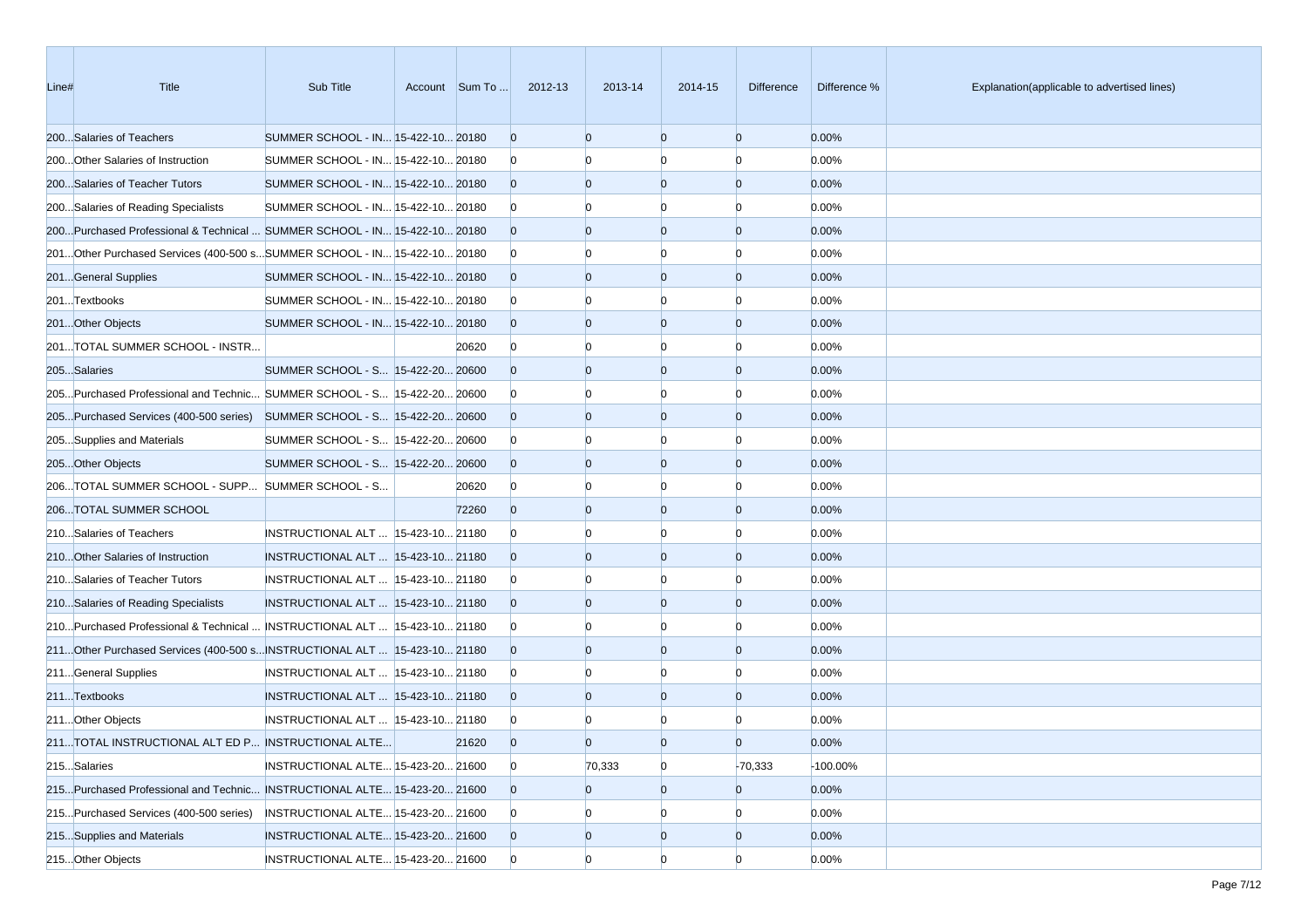| Line# | Title                                                                        | Sub Title                          | Account Sum To | 2012-13      | 2013-14        | 2014-15        | <b>Difference</b> | Difference % | Explanation(applicable to advertised lines) |
|-------|------------------------------------------------------------------------------|------------------------------------|----------------|--------------|----------------|----------------|-------------------|--------------|---------------------------------------------|
|       | 216TOTAL INSTRUCTIONAL ALTERNA INSTRUCTIONAL ALTE                            |                                    | 21620          | $\mathbf{0}$ | 70,333         | $\mathbf{0}$   | $-70,333$         | -100.00%     |                                             |
|       | 216TOTAL INSTRUCTIONAL ALTERNA                                               |                                    | 72260          | $\Omega$     | 70,333         | $\overline{0}$ | $-70,333$         | -100.00%     |                                             |
|       | 220Salaries of Teachers                                                      | OTHER SUPPL/AT-RIS 15-424-10 22180 |                |              | O              | $\mathbf{0}$   | $\overline{0}$    | 0.00%        |                                             |
|       | 220 Other Salaries of Instruction                                            | OTHER SUPPL/AT-RIS 15-424-10 22180 |                | n            |                | $\Omega$       | n                 | 0.00%        |                                             |
|       | 220Salaries of Teacher Tutors                                                | OTHER SUPPL/AT-RIS 15-424-10 22180 |                |              | $\Omega$       | $\mathbf{0}$   | $\overline{0}$    | 0.00%        |                                             |
|       | 220Salaries of Reading Specialists                                           | OTHER SUPPL/AT-RIS 15-424-10 22180 |                | n            |                | $\Omega$       | $\Omega$          | 0.00%        |                                             |
|       | 220Purchased Professional & Technical  OTHER SUPPL/AT-RIS 15-424-10 22180    |                                    |                |              | $\Omega$       | $\mathbf{0}$   | $\overline{0}$    | 0.00%        |                                             |
|       | 221. Other Purchased Services (400-500 s. OTHER SUPPL/AT-RIS 15-424-10 22180 |                                    |                | n            |                | $\Omega$       | n                 | 0.00%        |                                             |
|       | 221General Supplies                                                          | OTHER SUPPL/AT-RIS 15-424-10 22180 |                |              | $\Omega$       | $\mathbf{0}$   | $\overline{0}$    | 0.00%        |                                             |
|       | 221Textbooks                                                                 | OTHER SUPPL/AT-RIS 15-424-10 22180 |                | n            |                | $\Omega$       | $\Omega$          | 0.00%        |                                             |
|       | 221Other Objects                                                             | OTHER SUPPL/AT-RIS 15-424-10 22180 |                |              | $\Omega$       | $\overline{0}$ | $\overline{0}$    | 0.00%        |                                             |
|       | 221TOTAL OTHER SUPPL/AT-RISK PR OTHER SUPPL/AT-RIS                           |                                    | 22620          |              |                | $\Omega$       | n                 | 0.00%        |                                             |
|       | 225Salaries                                                                  | OTHER SUPPL/AT-RIS 15-424-20 22600 |                |              | $\Omega$       | $\mathbf{0}$   | $\overline{0}$    | 0.00%        |                                             |
|       | 225Purchased Professional and Technic OTHER SUPPL/AT-RIS 15-424-20 22600     |                                    |                |              |                | $\Omega$       | $\Omega$          | 0.00%        |                                             |
|       | 225. Purchased Services (400-500 series) OTHER SUPPL/AT-RIS 15-424-20 22600  |                                    |                |              | $\Omega$       | $\overline{0}$ | $\overline{0}$    | 0.00%        |                                             |
|       | 225Supplies and Materials                                                    | OTHER SUPPL/AT-RIS 15-424-20 22600 |                | n            |                | $\Omega$       | n                 | 0.00%        |                                             |
|       | 225Other Objects                                                             | OTHER SUPPL/AT-RIS 15-424-20 22600 |                |              | $\Omega$       | $\mathbf{0}$   | $\overline{0}$    | 0.00%        |                                             |
|       | 226TOTAL OTHER SUPPL/AT-RISK PR OTHER SUPPL/AT-RIS                           |                                    | 22620          |              |                | n              | n                 | 0.00%        |                                             |
|       | 226TOTAL OTHER SUPPLEMENTAL/A OTHER SUPPL/AT-RIS                             |                                    | 72260          |              | $\Omega$       | $\overline{0}$ | $\overline{0}$    | 0.00%        |                                             |
|       | 230Salaries of Teachers                                                      | OTHER ALTERNATIVE  15-425-10 23180 |                | n            |                | $\Omega$       | n                 | 0.00%        |                                             |
|       | 230 Other Salaries of Instruction                                            | OTHER ALTERNATIVE  15-425-10 23180 |                |              | $\Omega$       | $\mathbf{0}$   | $\overline{0}$    | 0.00%        |                                             |
|       | 230Salaries of Teacher Tutors                                                | OTHER ALTERNATIVE  15-425-10 23180 |                |              |                | $\Omega$       | $\Omega$          | 0.00%        |                                             |
|       | 230Salaries of Reading Specialists                                           | OTHER ALTERNATIVE  15-425-10 23180 |                |              | n              | $\overline{0}$ | $\overline{0}$    | 0.00%        |                                             |
|       | 230Purchased Professional & Technical  OTHER ALTERNATIVE  15-425-10 23180    |                                    |                | n            |                | $\Omega$       | n                 | 0.00%        |                                             |
|       | 231Other Purchased Services (400-500 sOTHER ALTERNATIVE  15-425-10 23180     |                                    |                |              | $\Omega$       | $\overline{0}$ | $\overline{0}$    | 0.00%        |                                             |
|       | 231General Supplies                                                          | OTHER ALTERNATIVE  15-425-10 23180 |                |              |                | n              |                   | 0.00%        |                                             |
|       | 231Textbooks                                                                 | OTHER ALTERNATIVE  15-425-10 23180 |                |              | n              | $\Omega$       | $\Omega$          | 0.00%        |                                             |
|       | 231 Other Objects                                                            | OTHER ALTERNATIVE  15-425-10 23180 |                | $\bf{0}$     | O              | $\mathbf{0}$   | $\overline{0}$    | 0.00%        |                                             |
|       | 231TOTAL OTHER ALTERNATIVE ED POTHER ALTERNATIVE                             |                                    | 23620          |              | $\overline{0}$ | $\mathbf{0}$   | $\overline{0}$    | 0.00%        |                                             |
|       | 235Salaries                                                                  | OTHER ALTERNATIVE  15-425-20 23600 |                | $\Omega$     |                | $\bf{0}$       | $\Omega$          | 0.00%        |                                             |
|       | 235Purchased Professional and Technic OTHER ALTERNATIVE  15-425-20 23600     |                                    |                |              | 0              | $\mathbf{0}$   | $\overline{0}$    | $0.00\%$     |                                             |
|       | 235Purchased Services (400-500 series) OTHER ALTERNATIVE  15-425-20 23600    |                                    |                |              |                | $\mathbf{0}$   | $\Omega$          | 0.00%        |                                             |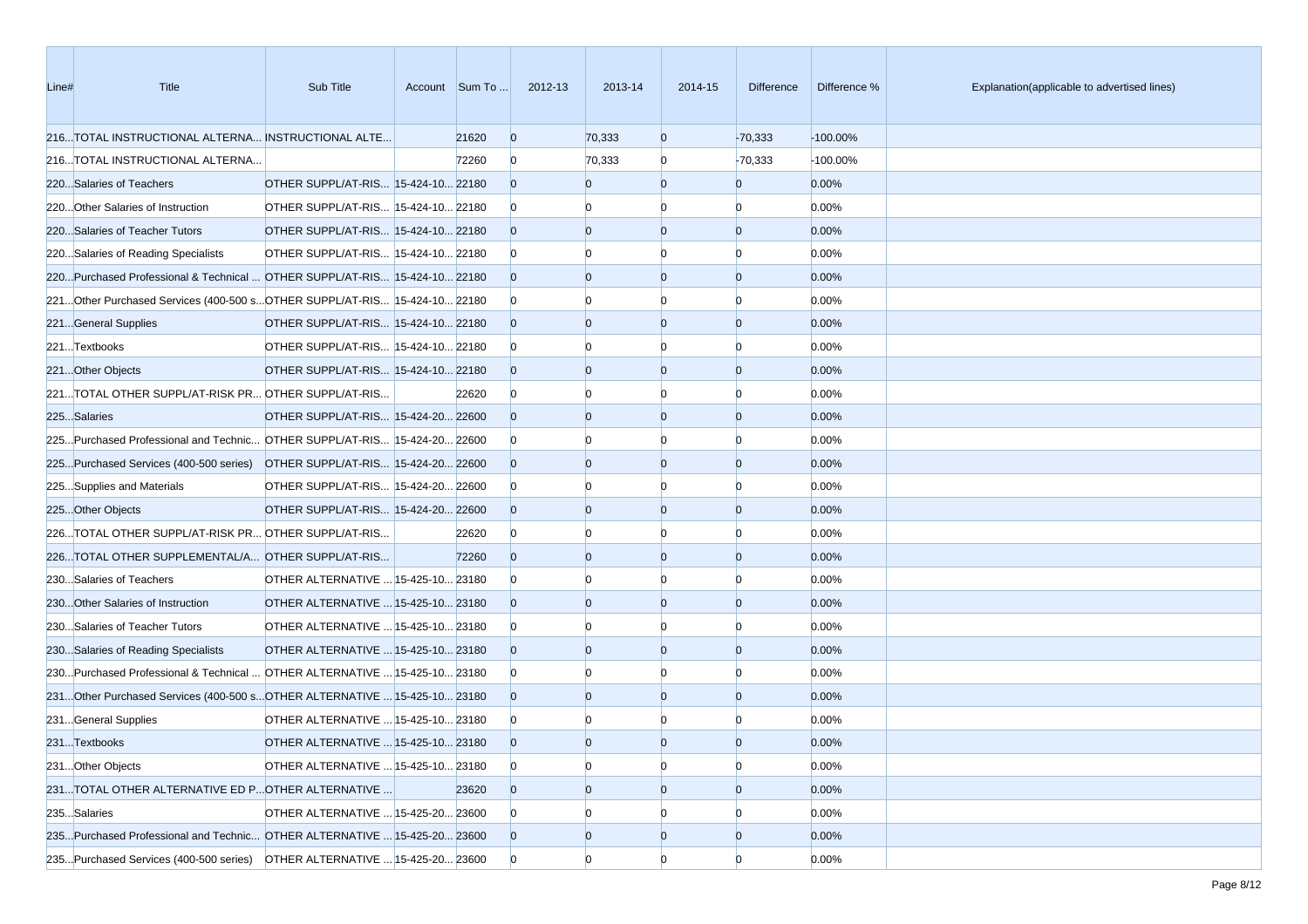| Line# | <b>Title</b>                                                                     | Sub Title                            | Account Sum To | 2012-13        | 2013-14        | 2014-15        | <b>Difference</b> | Difference % | Explanation(applicable to advertised lines) |
|-------|----------------------------------------------------------------------------------|--------------------------------------|----------------|----------------|----------------|----------------|-------------------|--------------|---------------------------------------------|
|       | 235Supplies and Materials                                                        | OTHER ALTERNATIVE  15-425-20 23600   |                | $\overline{0}$ | $\mathbf{0}$   | $\Omega$       | $\overline{0}$    | 0.00%        |                                             |
|       | 235Other Objects                                                                 | OTHER ALTERNATIVE  15-425-20 23600   |                | $\Omega$       |                |                | $\Omega$          | 0.00%        |                                             |
|       | 236TOTAL OTHER ALTERNATIVE ED POTHER ALTERNATIVE                                 |                                      | 23620          | $\Omega$       | $\Omega$       | $\Omega$       | $\overline{0}$    | 0.00%        |                                             |
|       | 236TOTAL OTHER ALTERNATIVE EDU                                                   |                                      | 72260          | $\Omega$       |                | n              | $\Omega$          | 0.00%        |                                             |
|       | 250Salaries                                                                      | OTHER INSTRUCTION 15-4XX-1025100     |                | $\Omega$       | $\Omega$       | $\Omega$       | $\overline{0}$    | 0.00%        |                                             |
|       | 250 Purchased Services (300-500 series)                                          | OTHER INSTRUCTION 15-4XX-1025100     |                | $\Omega$       |                | n              | $\Omega$          | 0.00%        |                                             |
|       | 250Supplies and Materials                                                        | OTHER INSTRUCTION 15-4XX-1025100     |                | $\Omega$       | $\Omega$       | $\bf{0}$       | $\overline{0}$    | 0.00%        |                                             |
|       | 250Other Objects                                                                 | OTHER INSTRUCTION 15-4XX-1025100     |                | $\mathbf{0}$   |                | n              | $\Omega$          | 0.00%        |                                             |
|       | 251. TOTAL OTHER INSTRUCTIONAL P OTHER INSTRUCTION 15-4XX-1072260                |                                      |                | $\Omega$       | n              | $\Omega$       | $\overline{0}$    | 0.00%        |                                             |
|       | 295Salaries                                                                      | UNDIST. EXPEND.-ATT 15-000-21 29680  |                | $\overline{0}$ |                | 74,828         | 74,828            | 100.00%      |                                             |
|       | 295Salaries of Drop-Out Prevention Offic UNDIST. EXPEND.-ATT 15-000-21 29680     |                                      |                |                | $\Omega$       | $\bf{0}$       | $\overline{0}$    | 0.00%        |                                             |
|       | 295Salaries of Family Support Teams                                              | UNDIST. EXPEND.-ATT 15-000-21 29680  |                | $\mathbf{0}$   |                | n              | $\Omega$          | 0.00%        |                                             |
|       | 295Salaries of Family Liaisons/Comm Pa UNDIST. EXPEND.-ATT 15-000-21 29680       |                                      |                | $\Omega$       | $\Omega$       | $\bf{0}$       | $\overline{0}$    | 0.00%        |                                             |
|       | 295Salaries of Community/School CoordiUNDIST. EXPEND.-ATT15-000-2129680          |                                      |                | $\Omega$       |                | n              | $\Omega$          | 0.00%        |                                             |
|       | 296Purchased Professional and Technic UNDIST. EXPEND.-ATT15-000-21 29680         |                                      |                | $\Omega$       | $\Omega$       | $\overline{0}$ | $\overline{0}$    | 0.00%        |                                             |
|       | 296Other Purchased Services (400-500 sUNDIST. EXPEND.-ATT15-000-21 29680         |                                      |                | $\overline{0}$ |                | n              | $\Omega$          | 0.00%        |                                             |
|       | 296Supplies and Materials                                                        | UNDIST. EXPEND.-ATT 15-000-21 29680  |                | $\overline{0}$ | 100            | 100            | $\overline{0}$    | 0.00%        |                                             |
|       | 296Other Objects                                                                 | UNDIST. EXPEND.-ATT 15-000-21 29680  |                | $\Omega$       | <sup>0</sup>   | <sup>0</sup>   | $\Omega$          | 0.00%        |                                             |
|       | 296TOTAL UNDIST. EXPEND.-ATTEND UNDIST. EXPEND.-ATT                              |                                      | 72140          | $\overline{0}$ | 100            | 74,928         | 74,828            | 74828.00%    |                                             |
|       | 305Salaries                                                                      | UNDIST. EXPENDITUR 15-000-21 30620   |                | $\Omega$       | n              | n              | $\Omega$          | 0.00%        |                                             |
|       | 305Salaries of Social Services Coordinat UNDIST. EXPENDITUR 15-000-21 30620      |                                      |                | $\Omega$       | $\Omega$       | $\bf{0}$       | $\overline{0}$    | 0.00%        |                                             |
|       | 305Purchased Professional and Technic UNDIST. EXPENDITUR 15-000-21 30620         |                                      |                | $\Omega$       |                | n              | $\Omega$          | 0.00%        |                                             |
|       | 305Other Purchased Services (400-500 sUNDIST. EXPENDITUR 15-000-21 30620         |                                      |                | $\Omega$       | $\Omega$       | $\Omega$       | $\overline{0}$    | 0.00%        |                                             |
|       | 305Supplies and Materials                                                        | UNDIST. EXPENDITUR 15-000-21 30620   |                | $\overline{0}$ | 250            | 250            | $\Omega$          | 0.00%        |                                             |
|       | 306Other Objects                                                                 | UNDIST. EXPENDITUR 15-000-21 30620   |                | $\Omega$       | $\mathbf{0}$   | $\overline{0}$ | $\overline{0}$    | 0.00%        |                                             |
|       | 306TOTAL UNDIST. EXPENDITURES -  UNDIST. EXPENDITUR                              |                                      | 72140          | $\Omega$       | 250            | 250            | $\Omega$          | 0.00%        |                                             |
|       | 415Salaries of Other Professional Staff                                          | UNDIST. EXPEND. - GU 15-000-21 41660 |                | $\Omega$       | 49,043         | 47,009         | $-2,034$          | $-4.15%$     |                                             |
|       | 415. Salaries of Secretarial and Clerical A UNDIST. EXPEND. - GU 15-000-21 41660 |                                      |                | $\mathbf{0}$   | n              | $\overline{0}$ | $\overline{0}$    | 0.00%        |                                             |
|       | 415Other Salaries                                                                | UNDIST. EXPEND. - GU 15-000-21 41660 |                | $\overline{0}$ | $\overline{0}$ | $\overline{0}$ | $\overline{0}$    | 0.00%        |                                             |
|       | 415Purchased Professional - EducationalUNDIST. EXPEND. - GU15-000-21 41660       |                                      |                | $\mathbf{0}$   |                | 0              | $\overline{0}$    | 0.00%        |                                             |
|       | 415. Other Purchased Prof. and Tech. Ser UNDIST. EXPEND. - GU15-000-21 41660     |                                      |                | $\Omega$       | $\Omega$       | $\mathbf{0}$   | $\overline{0}$    | 0.00%        |                                             |
|       | 416. Other Purchased Services (400-500 s. UNDIST. EXPEND. - GU. 15-000-21 41660  |                                      |                | $\overline{0}$ | n              | $\overline{0}$ | $\overline{0}$    | 0.00%        |                                             |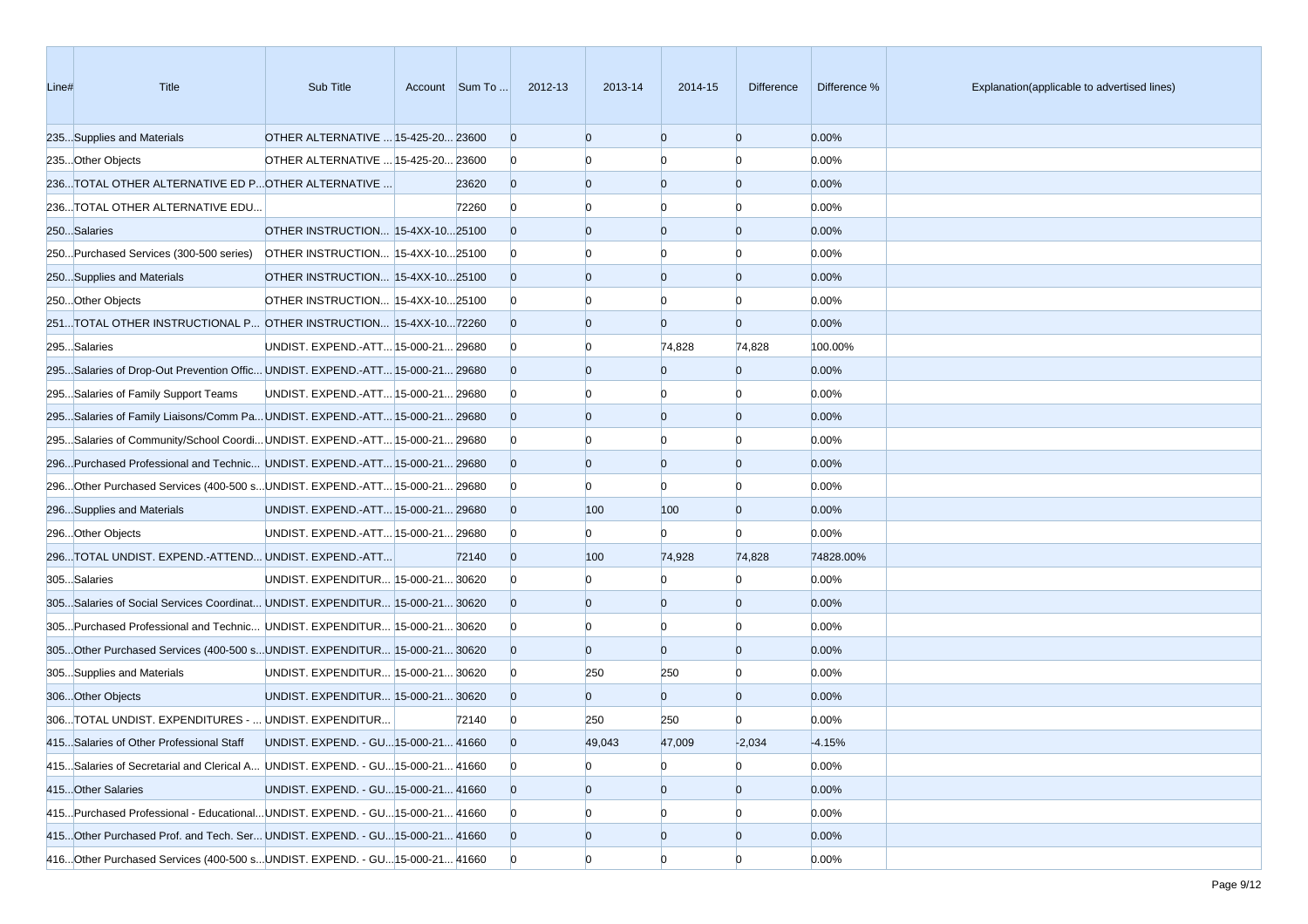| Line# | <b>Title</b>                                                                  | Sub Title                             | Account Sum To | 2012-13        | 2013-14        | 2014-15        | <b>Difference</b> | Difference % | Explanation(applicable to advertised lines) |
|-------|-------------------------------------------------------------------------------|---------------------------------------|----------------|----------------|----------------|----------------|-------------------|--------------|---------------------------------------------|
|       | 416Supplies and Materials                                                     | UNDIST. EXPEND. - GU 15-000-21 41660  |                | $\mathbf{0}$   | 300            | 300            | $\overline{0}$    | 0.00%        |                                             |
|       | 416Other Objects                                                              | UNDIST. EXPEND. - GU 15-000-21 41660  |                | $\mathbf{0}$   | 7,000          | 19,000         | 12,000            | 171.43%      |                                             |
|       | 416TOTAL UNDIST. EXPENDITURES -  UNDIST. EXPEND. - GU                         |                                       | 72140          | $\overline{0}$ | 56,343         | 66,309         | 9,966             | 17.69%       |                                             |
|       | 430Sal of Supervisor of Instruction                                           | UNDIST. EXPEND.-IMP 15-000-22 43200   |                | $\Omega$       |                | n              | $\Omega$          | 0.00%        |                                             |
|       | 430Sal of Other Professional Staff                                            | UNDIST. EXPEND.-IMP 15-000-22 43200   |                | $\Omega$       | $\mathbf{0}$   | $\bf{0}$       | $\overline{0}$    | 0.00%        |                                             |
|       | 430Sal of Secr and Clerical Assist.                                           | UNDIST. EXPEND.-IMP 15-000-22 43200   |                | $\overline{0}$ | n              | n              | $\Omega$          | 0.00%        |                                             |
|       | 430 Other Salaries                                                            | UNDIST. EXPEND.-IMP 15-000-22 43200   |                | $\Omega$       | $\Omega$       | $\overline{0}$ | $\overline{0}$    | 0.00%        |                                             |
|       | 430Sal of Facilitators, Math & Literacy CoUNDIST. EXPEND.-IMP 15-000-22 43200 |                                       |                | $\Omega$       |                | n              | $\Omega$          | 0.00%        |                                             |
|       | 431Purchased Prof- Educational Services UNDIST. EXPEND.-IMP 15-000-22 43200   |                                       |                | $\Omega$       | $\Omega$       | $\Omega$       | $\overline{0}$    | 0.00%        |                                             |
|       | 431Other Purch Prof. and Tech. Services UNDIST. EXPEND.-IMP 15-000-22 43200   |                                       |                | $\Omega$       |                | n              | $\Omega$          | 0.00%        |                                             |
|       | 431Other Purch Services (400-500)                                             | UNDIST. EXPEND.-IMP 15-000-22 43200   |                | $\Omega$       | $\Omega$       | $\Omega$       | $\overline{0}$    | 0.00%        |                                             |
|       | 431Supplies and Materials                                                     | UNDIST. EXPEND.-IMP 15-000-22 43200   |                | $\mathbf{0}$   | 1,200          | 1,200          | $\overline{0}$    | 0.00%        |                                             |
|       | 431Other Objects                                                              | UNDIST. EXPEND.-IMP 15-000-22 43200   |                | $\overline{0}$ | $\Omega$       | 0              | $\overline{0}$    | 0.00%        |                                             |
|       | 432TOTAL UNDIST. EXPEND.-IMPROVUNDIST. EXPEND.-IMP                            |                                       | 72140          | $\bf{0}$       | 1,200          | 1,200          | $\overline{0}$    | 0.00%        |                                             |
|       | 435Salaries                                                                   | UNDIST EXPEND-EDU 15-000-22 43620     |                | $\Omega$       | $\Omega$       | $\overline{0}$ | $\overline{0}$    | 0.00%        |                                             |
|       | 435Salaries of Technology Coordinators                                        | UNDIST EXPEND-EDU 15-000-22 43620     |                | <sup>0</sup>   |                | n              | $\Omega$          | 0.00%        |                                             |
|       | 435Purchased Professional and Technic UNDIST EXPEND-EDU 15-000-22 43620       |                                       |                | $\Omega$       | $\Omega$       | $\Omega$       | $\overline{0}$    | 0.00%        |                                             |
|       | 435Other Purchased Services (400-500 sUNDIST EXPEND-EDU 15-000-22 43620       |                                       |                | $\Omega$       |                | n              | $\Omega$          | 0.00%        |                                             |
|       | 435Supplies and Materials                                                     | UNDIST EXPEND-EDU 15-000-22 43620     |                | $\Omega$       | $\Omega$       | $\overline{0}$ | $\overline{0}$    | 0.00%        |                                             |
|       | 436Other Objects                                                              | UNDIST EXPEND-EDU 15-000-22 43620     |                | $\Omega$       |                | n              | $\Omega$          | 0.00%        |                                             |
|       | 436TOTAL UNDIST. EXPEND.-EDU. MEUNDIST EXPEND-EDU                             |                                       | 72140          | $\Omega$       | $\Omega$       | $\bf{0}$       | $\overline{0}$    | 0.00%        |                                             |
|       | 440Purchased Professional - EducationalUNDIST. EXP.-INSTR.  15-000-22 44180   |                                       |                | $\Omega$       |                | n              | $\Omega$          | 0.00%        |                                             |
|       | 441Other Purchased Prof. and Tech. Ser UNDIST. EXP.-INSTR.  15-000-22 44180   |                                       |                | $\Omega$       | $\Omega$       | $\Omega$       | $\overline{0}$    | 0.00%        |                                             |
|       | 441Other Purchased Services (400-500 sUNDIST. EXP.-INSTR.  15-000-22 44180    |                                       |                | $\overline{0}$ |                | n              | $\Omega$          | 0.00%        |                                             |
|       | 441Supplies and Materials                                                     | UNDIST. EXP.-INSTR.   15-000-22 44180 |                | $\Omega$       | $\Omega$       | $\Omega$       | $\overline{0}$    | 0.00%        |                                             |
|       | 441Other Objects                                                              | UNDIST. EXP.-INSTR.   15-000-22 44180 |                |                |                | n              | <sup>0</sup>      | 0.00%        |                                             |
|       | 441TOTAL UNDIST. EXPEND.-INSTR. SUNDIST. EXP.-INSTR.                          |                                       | 72140          | $\Omega$       | $\Omega$       | n              | $\Omega$          | 0.00%        |                                             |
|       | 460Salaries of Principals/Asst. Principals/UNDIST. EXPEND.-SUP15-000-24 46160 |                                       |                | $\overline{0}$ | 115,678        | 114,710        | $-968$            | $-0.84%$     |                                             |
|       | 460Salaries of Other Professional Staff                                       | UNDIST. EXPEND.-SUP15-000-24 46160    |                | $\overline{0}$ | $\overline{0}$ | $\overline{0}$ | $\mathbf{0}$      | 0.00%        |                                             |
|       | 460Salaries of Secretarial and Clerical A UNDIST. EXPEND.-SUP15-000-24 46160  |                                       |                | $\mathbf{0}$   | 45,607         | 46,462         | 855               | 1.87%        |                                             |
|       | 460 Other Salaries                                                            | UNDIST. EXPEND.-SUP15-000-24 46160    |                | $\overline{0}$ | $\overline{0}$ | $\mathbf{0}$   | $\mathbf{0}$      | 0.00%        |                                             |
|       | 460Purchased Professional and Technic UNDIST. EXPEND.-SUP15-000-24 46160      |                                       |                | $\overline{0}$ | $\Omega$       | $\overline{0}$ | $\overline{0}$    | 0.00%        |                                             |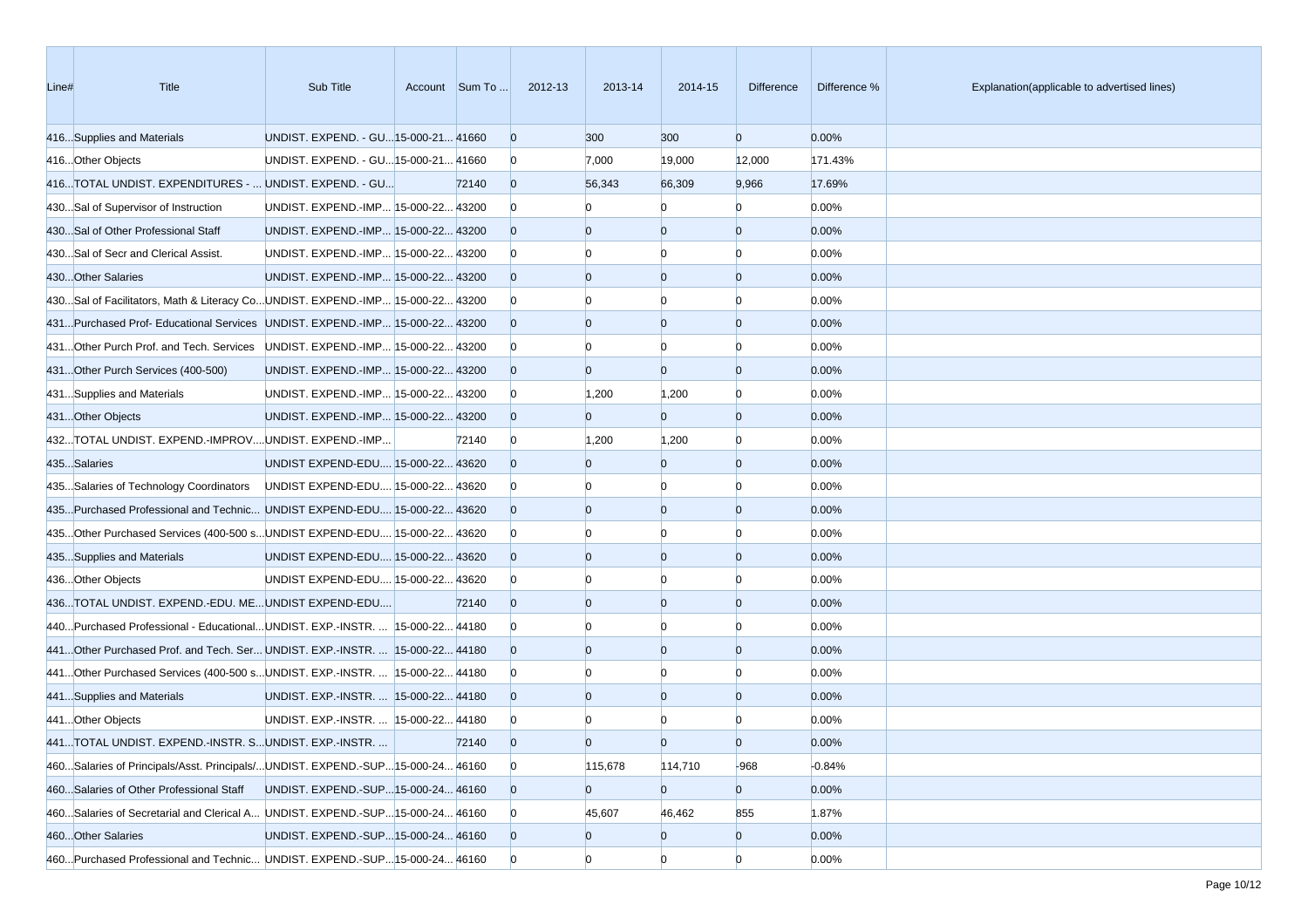| Line# | <b>Title</b>                                                              | Sub Title                           | Account Sum To | 2012-13        | 2013-14        | 2014-15        | <b>Difference</b> | Difference % | Explanation(applicable to advertised lines) |
|-------|---------------------------------------------------------------------------|-------------------------------------|----------------|----------------|----------------|----------------|-------------------|--------------|---------------------------------------------|
|       | 461Other Purchased Services (400-500 sUNDIST. EXPEND.-SUP15-000-24 46160  |                                     |                | $\Omega$       | $\overline{0}$ | $\overline{0}$ | $\overline{0}$    | 0.00%        |                                             |
|       | 461Supplies and Materials                                                 | UNDIST. EXPEND.-SUP15-000-24 46160  |                |                |                | n              |                   | 0.00%        |                                             |
|       | 461Other Objects                                                          | UNDIST. EXPEND.-SUP 15-000-24 46160 |                |                | $\overline{0}$ | $\overline{0}$ | $\overline{0}$    | 0.00%        |                                             |
|       | 461TOTAL UNDIST. EXPEND.-SUPPORUNDIST. EXPEND.-SUP                        |                                     | 72140          | $\Omega$       | 161,285        | 161,172        | $-113$            | $-0.07%$     |                                             |
|       | 490Salaries of Non-Instructional Aides                                    | UNDIST EXPEND-CUS 15-000-26 49340   |                |                | $\overline{0}$ | $\overline{0}$ | $\overline{0}$    | 0.00%        |                                             |
|       | 491General Supplies                                                       | UNDIST EXPEND-CUS 15-000-26 49340   |                | n              | n              | $\mathbf{0}$   | $\Omega$          | 0.00%        |                                             |
|       | 493TOTAL UNDIST. EXPEND. - CUSTO UNDIST EXPEND-CUS                        |                                     | 51120          | $\Omega$       | $\overline{0}$ | $\overline{0}$ | $\overline{0}$    | 0.00%        |                                             |
|       | 510Salaries                                                               | UNDIST EXPEND-SEC  15-000-26 51100  |                | $\Omega$       | 23,346         | 24,779         | 1,433             | 6.14%        |                                             |
|       | 510Purchased Professional and Technic UNDIST EXPEND-SEC 15-000-26 51100   |                                     |                |                | $\Omega$       | 0              | $\overline{0}$    | 0.00%        |                                             |
|       | 510Cleaning, Repair, and Maintenance S UNDIST EXPEND-SEC 15-000-26 51100  |                                     |                |                |                | <sup>0</sup>   | n                 | 0.00%        |                                             |
|       | 510General Supplies                                                       | UNDIST EXPEND-SEC  15-000-26 51100  |                |                | $\overline{0}$ | $\overline{0}$ | $\overline{0}$    | 0.00%        |                                             |
|       | 510 Other Objects                                                         | UNDIST EXPEND-SEC  15-000-26 51100  |                | $\bf{0}$       |                | $\mathbf{0}$   | $\Omega$          | 0.00%        |                                             |
|       | 511TOTAL SECURITY                                                         | UNDIST EXPEND-SEC                   | 51120          | $\Omega$       | 23,346         | 24,779         | 1,433             | 6.14%        |                                             |
|       | 511TOTAL UNDIST. EXPEND.-OPER. A                                          |                                     | 72140          | $\bf{0}$       | 23,346         | 24,779         | 1,433             | 6.14%        |                                             |
|       | 522Contr Serv(Oth. than Bet Home & Sc UNDIST EXPEND-Stude15-000-27 52480  |                                     |                |                | $\mathbf{0}$   | $\overline{0}$ | $\overline{0}$    | 0.00%        |                                             |
|       | 524TOTAL UNDIST. EXPEND.-STUDEN                                           |                                     | 72140          | n              |                | 0              | n                 | 0.00%        |                                             |
|       | 710Group Insurance                                                        | UNALLOCATED BENEF 15-000-29 71240   |                |                | $\Omega$       | $\overline{0}$ | $\overline{0}$    | 0.00%        |                                             |
|       | 710Social Security Contributions                                          | UNALLOCATED BENEF 15-000-29 71240   |                | $\Omega$       |                | n              |                   | 0.00%        |                                             |
|       | 710T.P.A.F. Contributions - ERIP                                          | UNALLOCATED BENEF 15-000-29 71240   |                |                | $\Omega$       | $\overline{0}$ | $\overline{0}$    | 0.00%        |                                             |
|       | 710Other Retirement Contributions - PERSUNALLOCATED BENEF15-000-29 71240  |                                     |                | $\Omega$       |                | <sup>0</sup>   | n                 | 0.00%        |                                             |
|       | 710Other Retirement Contributions - ERIP UNALLOCATED BENEF15-000-29 71240 |                                     |                |                | $\overline{0}$ | $\overline{0}$ | $\overline{0}$    | 0.00%        |                                             |
|       | 711Other Retirement Contrib. - Deferred  UNALLOCATED BENEF15-000-29 71240 |                                     |                | $\Omega$       |                | <sup>0</sup>   | n                 | 0.00%        |                                             |
|       | 711Other Retirement Contributions - Reg UNALLOCATED BENEF15-000-29 71240  |                                     |                |                | $\overline{0}$ | $\overline{0}$ | $\overline{0}$    | 0.00%        |                                             |
|       | 711 Unemployment Compensation                                             | UNALLOCATED BENEF 15-000-29 71240   |                | $\bf{0}$       |                | <sup>0</sup>   |                   | 0.00%        |                                             |
|       | 711 Workmen's Compensation                                                | UNALLOCATED BENEF 15-000-29 71240   |                | $\Omega$       | $\overline{0}$ | $\overline{0}$ | $\overline{0}$    | 0.00%        |                                             |
|       | 711Health Benefits                                                        | UNALLOCATED BENEF 15-000-29 71240   |                | $\Omega$       | 192,525        | 248,973        | 56,448            | 29.32%       |                                             |
|       | 712Tuition Reimbursement                                                  | UNALLOCATED BENEF 15-000-29 71240   |                |                | $\Omega$       | $\overline{0}$ | $\Omega$          | 0.00%        |                                             |
|       | 712 Other Employee Benefits                                               | UNALLOCATED BENEF 15-000-29 71240   |                | $\overline{0}$ | $\mathbf{0}$   | $\overline{0}$ | $\mathbf{0}$      | 0.00%        |                                             |
|       | 712TOTAL UNALLOCATED BENEFITS                                             | UNALLOCATED BENEF                   | 71260          | $\mathbf{0}$   | 192,525        | 248,973        | 56,448            | 29.32%       |                                             |
|       | 712TOTAL PERSONAL SERVICES - EM                                           |                                     | 72140          | $\bf{0}$       | 192,525        | 248,973        | 56,448            | 29.32%       |                                             |
|       | 721TOTAL UNDISTRIBUTED EXPENDI                                            |                                     | 72260          | $\mathbf{0}$   | 435,049        | 577,611        | 142,562           | 32.77%       |                                             |
|       | 722TOTAL GENERAL CURRENT EXPE                                             |                                     | 84060          | $\bf{0}$       | 1,136,683      | 1,226,926      | 90,243            | 7.94%        |                                             |